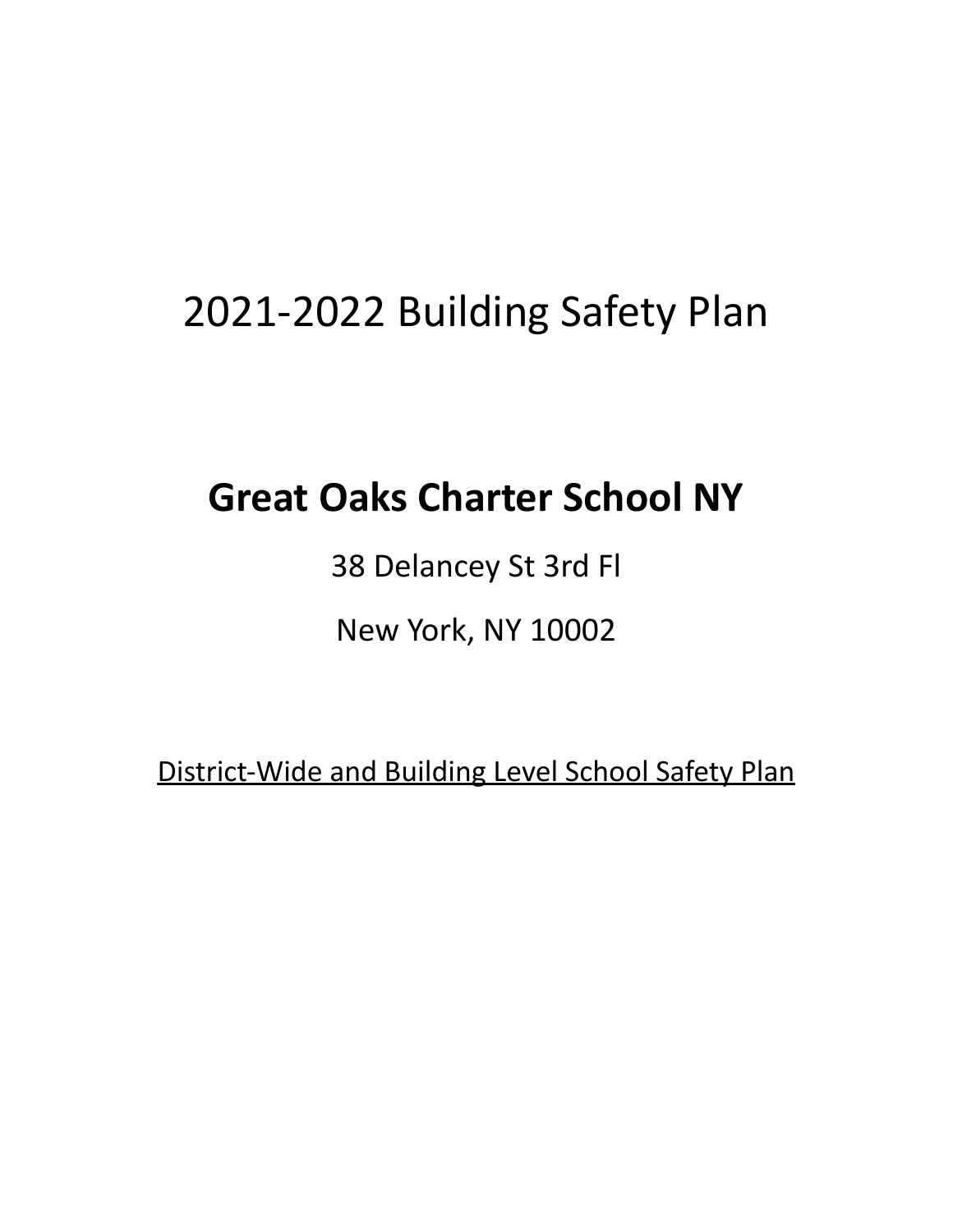| <b>GENERAL INFORMATION</b>                                                                                                                                                                                                                                                                                                    | 6                          |
|-------------------------------------------------------------------------------------------------------------------------------------------------------------------------------------------------------------------------------------------------------------------------------------------------------------------------------|----------------------------|
| <b>INTRODUCTION</b>                                                                                                                                                                                                                                                                                                           | 7                          |
| <b>BUILDING INFORMATION</b><br><b>Intrusion Alarm System</b><br>Exit Door Alarm System<br><b>CCTV Video Surveillance System</b><br><b>Main Entrance Monitor</b>                                                                                                                                                               | 7<br>8<br>8<br>8<br>9      |
| <b>Critical Security Notifications and Offices</b>                                                                                                                                                                                                                                                                            | 10                         |
| <b>Room Locations</b>                                                                                                                                                                                                                                                                                                         | 10                         |
| <b>Staff and Student Count</b>                                                                                                                                                                                                                                                                                                | 11                         |
| <b>Building Response Team</b>                                                                                                                                                                                                                                                                                                 | 11                         |
| <b>School/Program/Academy Information</b><br>Dismissal Schedules and Information<br>After School Schedule and Building Response Team                                                                                                                                                                                          | 12<br>12<br>12             |
| <b>Risk Reduction/Intervention Strategies</b><br>Prevention/Intervention Strategies<br>Training, Drills and Exercises<br><b>Implementation of School Security</b>                                                                                                                                                             | 13<br>13<br>13<br>14       |
| <b>Vital Education Agency Information</b><br><b>Hazard Identification</b>                                                                                                                                                                                                                                                     | 14<br>14                   |
| <b>RESPONSE</b><br>Notification and Activation (Internal and External Communications)                                                                                                                                                                                                                                         | 14<br>14                   |
| <b>Situational Responses</b><br><b>Multi-Hazard Response</b><br>Summary of Situations and Associated Communication Code Phrases<br>School (District) Resources Available for Use in an Emergency<br>Procedures to Coordinate the Use of School District Resources and Manpower during Emergencies (see<br>Multi-Hazard Plans) | 15<br>15<br>15<br>16<br>16 |
| <b>Protective Action Options</b>                                                                                                                                                                                                                                                                                              | 16                         |
| <b>RECOVERY</b><br><b>Disaster Mental Health Services</b>                                                                                                                                                                                                                                                                     | 17<br>17                   |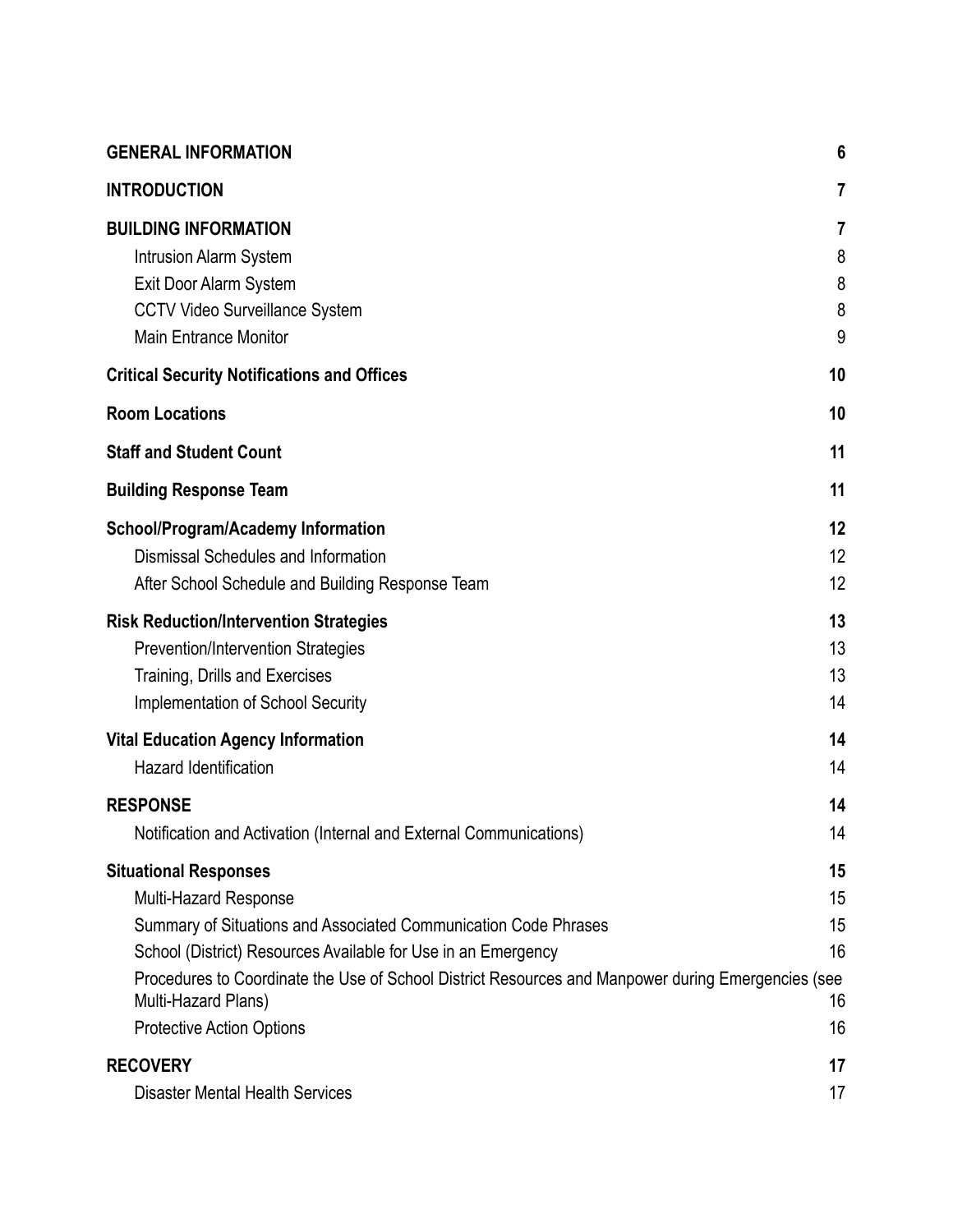| <b>Emergency Assignments, Egresses and Relocation Sites</b>                | 17 |
|----------------------------------------------------------------------------|----|
| <b>Emergency Egresses</b>                                                  | 17 |
| <b>First Floor</b>                                                         | 17 |
| Second Floor                                                               | 18 |
| <b>Third Floor</b>                                                         | 18 |
| <b>Relocation Sites</b>                                                    | 19 |
| Shelter-In                                                                 | 19 |
| Shelter-In vs. Lockdown                                                    | 19 |
| <b>Emergency Communications/Command Post</b>                               | 20 |
| <b>Medical Emergency Response Information</b>                              | 26 |
| <b>Health Protocols</b>                                                    | 26 |
| AED (Automated External Defibrillator) Procedures                          | 26 |
| <b>AED Locations and Status</b>                                            | 26 |
| <b>AED Training</b>                                                        | 27 |
| <b>Contact Person</b>                                                      | 28 |
| <b>Drills</b>                                                              | 28 |
| Incidents                                                                  | 28 |
| <b>Emergency Situations, Procedures and School Community Notifications</b> | 29 |
| Notifications to the School Community                                      | 29 |
| 911 Protocols                                                              | 29 |
| Shooting (Outside of the School)                                           | 29 |
| <b>Bomb Threat</b>                                                         | 30 |
| <b>Fire/Evacuation Emergency</b>                                           | 31 |
| Fire Safety & Fire/Evacuation Drills                                       | 32 |
| <b>Fire/Evacuation Drills</b>                                              | 33 |
| Missing Student Protocol and Responding to Door Alarms                     | 34 |
| Using the Missing Student Protocol                                         | 34 |
| Follow-up steps for all students:                                          | 36 |
| <b>Missing Student Checklist</b>                                           | 37 |
| <b>Reunification Planning Guide</b>                                        | 37 |
| <b>Reunification Planning Guide</b>                                        | 39 |
| <b>Student Release Form</b>                                                | 41 |
| <b>Fire Drill/Intruder Alert Dates</b>                                     | 42 |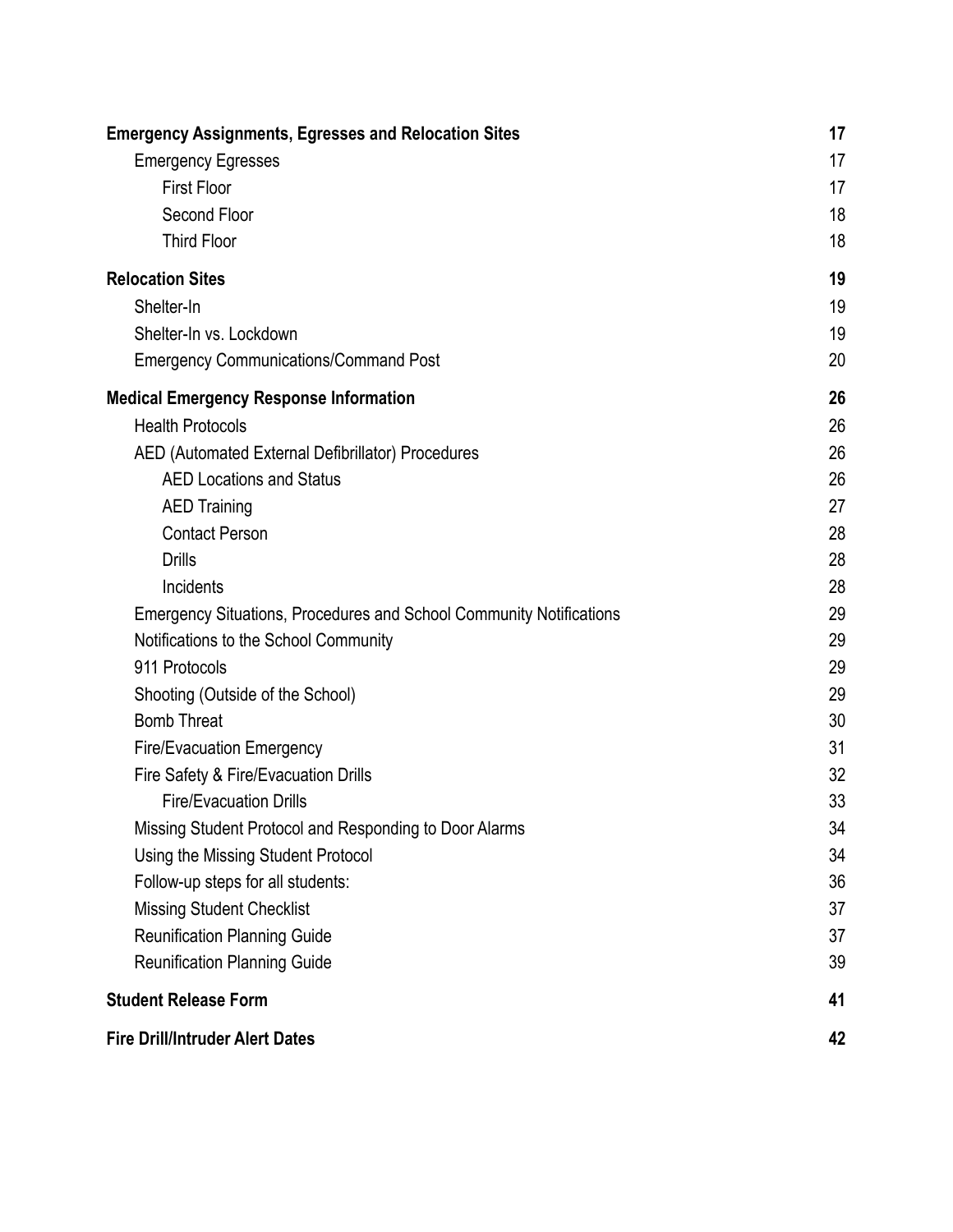## <span id="page-3-0"></span>**General Information**

| <b>Address Information</b> |                               |  |
|----------------------------|-------------------------------|--|
| <b>Street Address:</b>     | 38 Delancey Street, 3rd Floor |  |
| City/State/Zip:            | New York, NY10002             |  |

| <b>Building Council</b>            |                                    |  |
|------------------------------------|------------------------------------|--|
| School:                            | Great Oaks Charter School New York |  |
| Person:                            | Chandel Smith                      |  |
| <b>Primary Contact Information</b> | Main Phone: 212-233-5152           |  |
|                                    | Fax: 212-267-4357                  |  |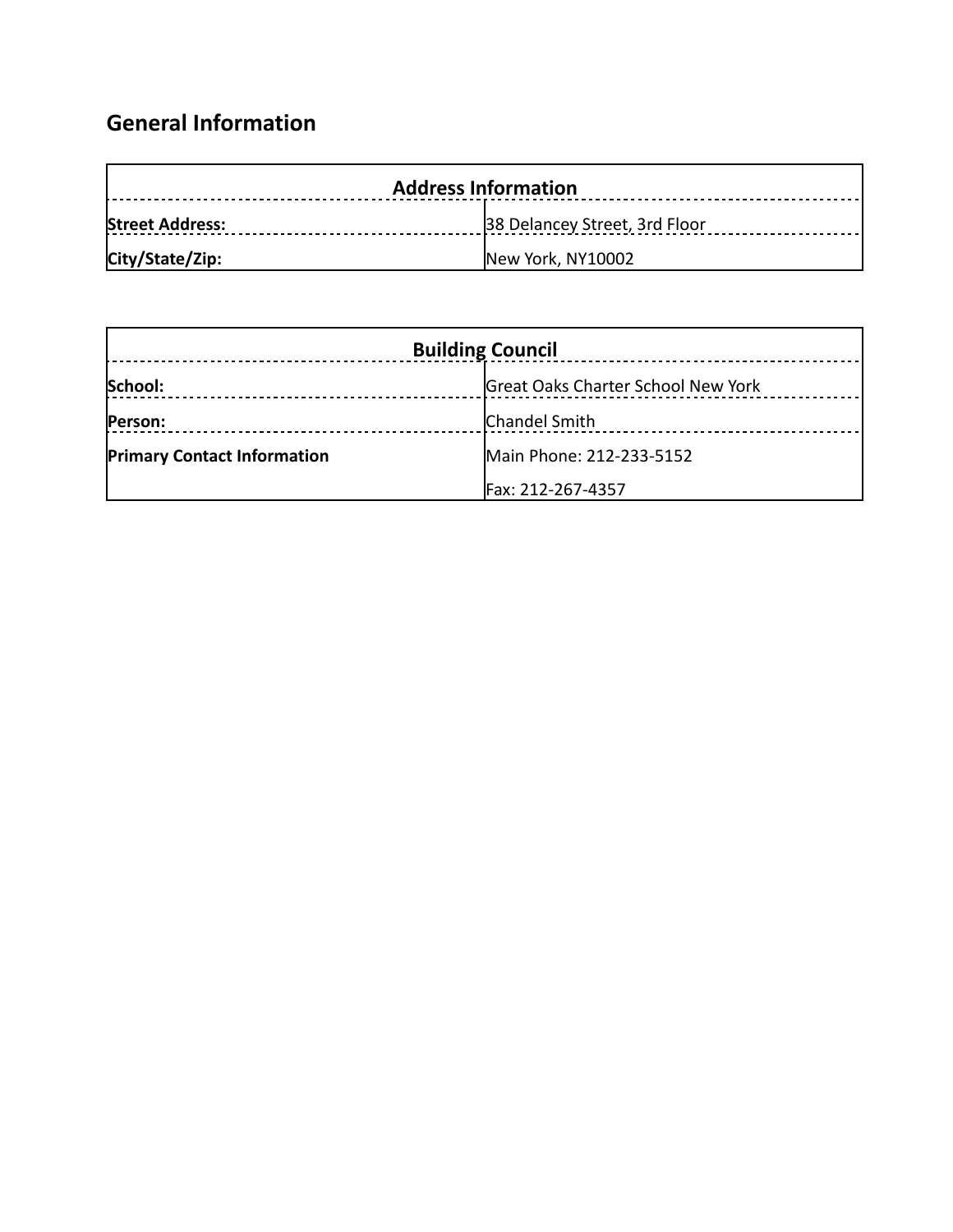### <span id="page-4-0"></span>**Introduction**

Emergencies in schools must be addressed in an expeditious and effective manner. Schools are at risk of acts of violence, natural, and manmade disasters. To address these threats, the State of New York has enacted the Safe Schools Against Violence in Education (SAVE) law. Project SAVE is a comprehensive planning effort that addresses prevention, response and recovery with respect to a variety of emergencies in schools.

Charter schools are considered districts in and of themselves. Therefore, even as just one school with just one building, we are required to have both District and Building Level Project SAVE School Safety Plans. This document is 38 Delancey St combined District-wide and Building-Level Project SAVE School Safety Plans (the "Plan" ).

The Great Oaks Charter School New York (GONYC) supports the SAVE Legislation and engaged in a robust planning process to create a School Safety Plan for the 2020-2021 school year. Our plan development process includes meetings with the local police, security, school faculty and staff, and students to request participation in creating the plan, and feedback in reviewing the final plan. All constituencies will have full access for input.

The GONYC Safety Team developed the Safety Plan detailed below.

Our goals in creating and implementing our School SAVE Safety Plan are:

- To create an atmosphere and set of practices that prevent violence or unsafe conditions
- To create/implement a plan that will minimize the effects of serious violent incidents and emergencies
- To have an effective response plan for all predictable safety concern situations
- To produce a document that can be used as the basis for informing and training all school constituencies in regard to keeping our school safe.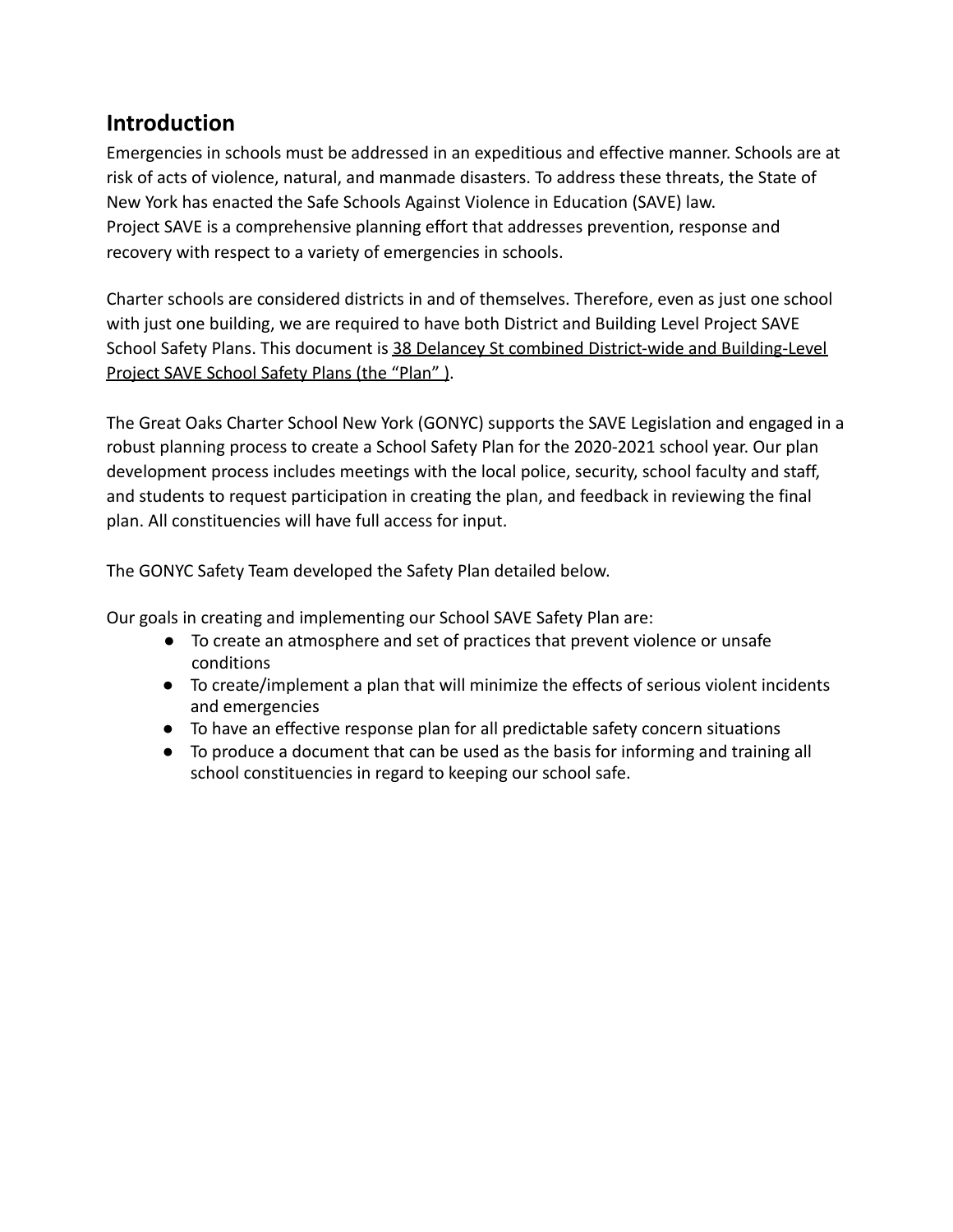Plans will be produced for the following multi-hazard situations:

- 1. Medical emergency
- 2. Shooting
- 3. Bomb threat
- 4. Building Collapse/Explosion
- 5. Chemical Spill or Natural/Propane Gas Leak
- 6. Fire Safety/Fire/Evacuation Drills
- 7. Shelter-In
- 8. Lockdown Drills
- 9. Missing Student Protocol
- 10. Rapid Dismissal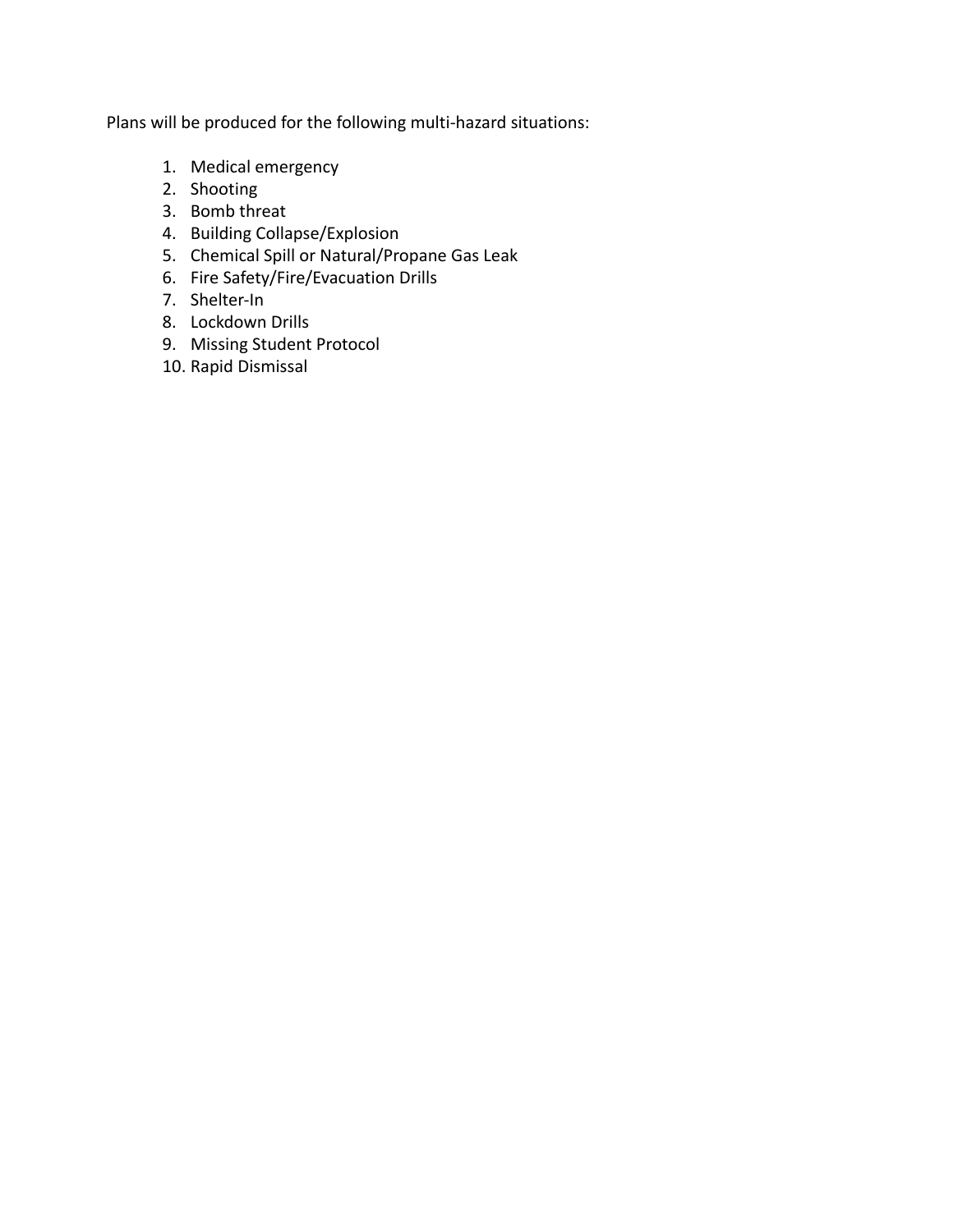## <span id="page-6-0"></span>**Building Information**

| Street Address: 38 Delancey Street |  |
|------------------------------------|--|
|                                    |  |
| City/State/Zip: New York, NY 10002 |  |

| How many floors does the building have that are used<br>for instructional or administrational purposes?                                                                                                                                                       | $\overline{2}$                                                                        |
|---------------------------------------------------------------------------------------------------------------------------------------------------------------------------------------------------------------------------------------------------------------|---------------------------------------------------------------------------------------|
| All Public Schools should be prepared to Host other<br>Public School in the event of an emergency requiring<br>relocation. "Common areas" can be used for these<br>purposes. The capacity of the common areas identified<br>in this building are shown below: | Cafeteria(s): 206 and 306                                                             |
| Where is the electrical control panel in the building?                                                                                                                                                                                                        | 2 Panels on 2nd Floor in MDF Room.<br><b>Additional Panel outside 217</b>             |
| Where is the gas/oil shutoff in the building?                                                                                                                                                                                                                 | There is no gas in the building                                                       |
| Where is the Fire Alarm Control Panel in the building?                                                                                                                                                                                                        | Lobby                                                                                 |
| Does this building have a panic button?                                                                                                                                                                                                                       | <b>No</b>                                                                             |
| Does this building have a Classroom Call Switch?                                                                                                                                                                                                              | Yes                                                                                   |
| Where is the remote control panel for electromagnetic<br>locks in the building?                                                                                                                                                                               | No electromagnetic locks                                                              |
| Does this building have a basement?                                                                                                                                                                                                                           | No                                                                                    |
| Does this building have a fully functioning sprinkler<br>system in both classrooms and corridors?                                                                                                                                                             | Yes                                                                                   |
| Does this building have a sub-basement?                                                                                                                                                                                                                       | Yes                                                                                   |
| Where are the chemicals/controlled substances used in the<br>science lab stored?                                                                                                                                                                              | N/A                                                                                   |
| Does this building have central air conditioning?                                                                                                                                                                                                             | Yes                                                                                   |
| Does this building have a ventilation system?                                                                                                                                                                                                                 | Yes                                                                                   |
| If yes, what type of ventilation system is it?                                                                                                                                                                                                                | Ventilation system brings fresh air through<br>the vents at the sides of the building |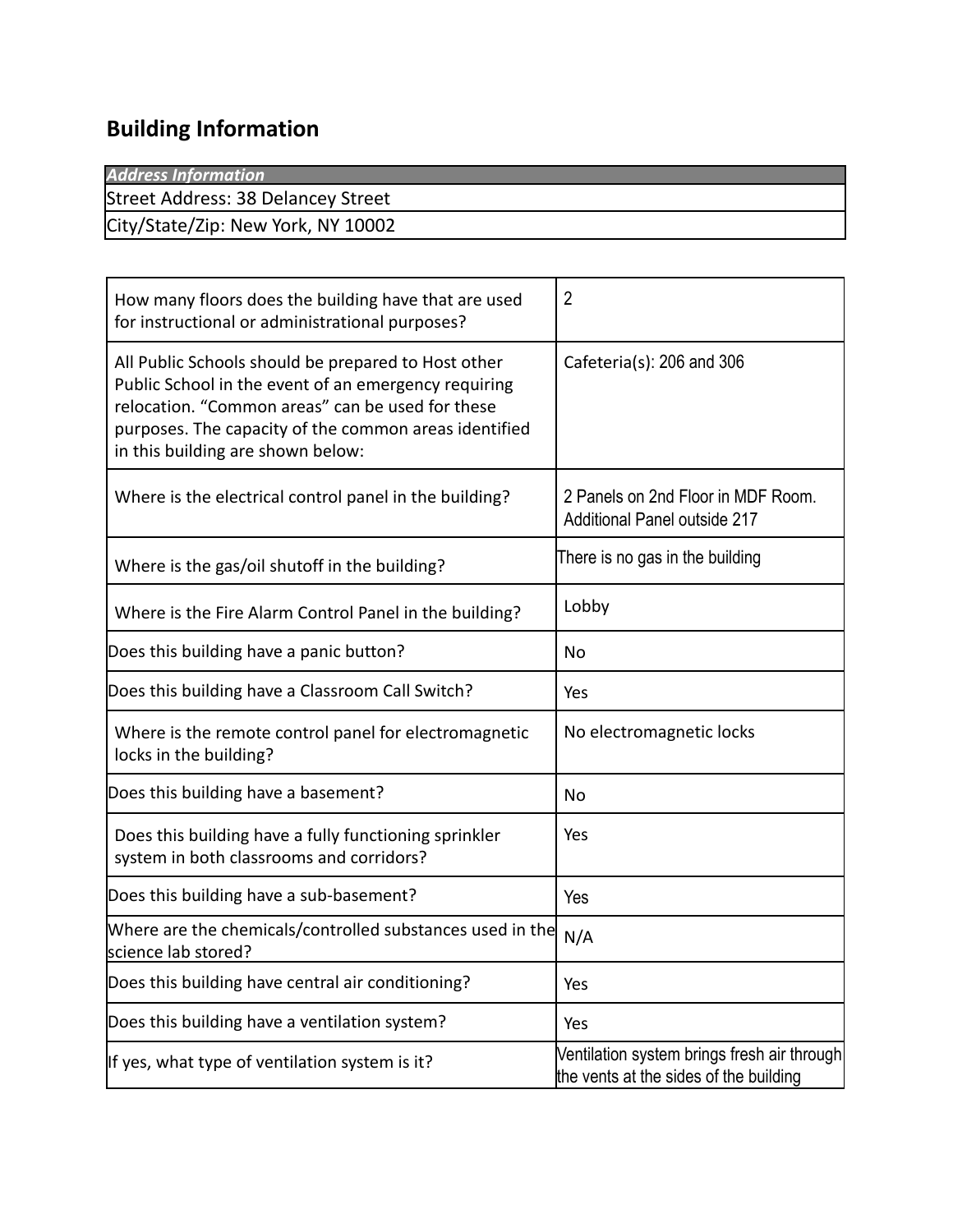<span id="page-7-1"></span><span id="page-7-0"></span>

| If yes, where are the shut-off controls located?                                                                                                                                                                   | <b>Building Controlled</b>                       |  |
|--------------------------------------------------------------------------------------------------------------------------------------------------------------------------------------------------------------------|--------------------------------------------------|--|
| What is the storage location for hazardous materials that<br>are often used by school custodians (e.g., bleaches;<br>combustible cleaning materials)?                                                              | Garbage refuse corridor on 1 <sup>st</sup> floor |  |
| <b>Intrusion Alarm System</b>                                                                                                                                                                                      |                                                  |  |
| Does this building have an Intrusion Alarm System?                                                                                                                                                                 | Yes                                              |  |
| Is it in working order?                                                                                                                                                                                            | Yes                                              |  |
| Are the exit doors connected to the Intrusion Alarm<br>System?                                                                                                                                                     | All exterior doors are connected                 |  |
| <b>Exit Door Alarm System</b>                                                                                                                                                                                      |                                                  |  |
| Does this building have an Exit Door Alarm System?                                                                                                                                                                 | Yes                                              |  |
| How many doors are connected to the Alarm System?                                                                                                                                                                  | 2                                                |  |
| How many DOE Staff members have access to reset the Alarm<br>System?                                                                                                                                               | N/A                                              |  |
| <b>CCTV Video Surveillance System</b>                                                                                                                                                                              |                                                  |  |
| Does this building have a CCTV/Video Surveillance System? <sub>Yes</sub>                                                                                                                                           |                                                  |  |
| How many cameras are installed?                                                                                                                                                                                    | 6                                                |  |
| What kind of device is used to record video images?                                                                                                                                                                | CPU                                              |  |
| What specific areas are under surveillance?                                                                                                                                                                        | Main Entrances and Exits                         |  |
| Who oversees daily operation of the surveillance system?                                                                                                                                                           | <b>School Operations and ACS</b>                 |  |
| <b>Main Entrance Monitor</b>                                                                                                                                                                                       |                                                  |  |
| The main entrance must remain unlocked, accessible and monitored by a staff member or<br>Security Guard responsible for the implementation of the Visitor Control Procedures while the<br>school building is open. |                                                  |  |

## <span id="page-7-4"></span><span id="page-7-3"></span><span id="page-7-2"></span>**Critical Security Notifications and Offices**

| <b>Department</b>                                                                      | <b>Phone Number</b> |
|----------------------------------------------------------------------------------------|---------------------|
| Office of Safety & Youth Development (Mark<br>Rampersant, Senior Executive Director)   | $(212)$ 639-9675    |
| Emergency Information Center (EIC)                                                     | (718) 391-8566      |
| Office of Pupil Transportation                                                         | (718) 784-3313      |
| <b>New York Police Department - 5th Precinct</b><br><b>Contact (Community Affairs)</b> | (212) 334-0726      |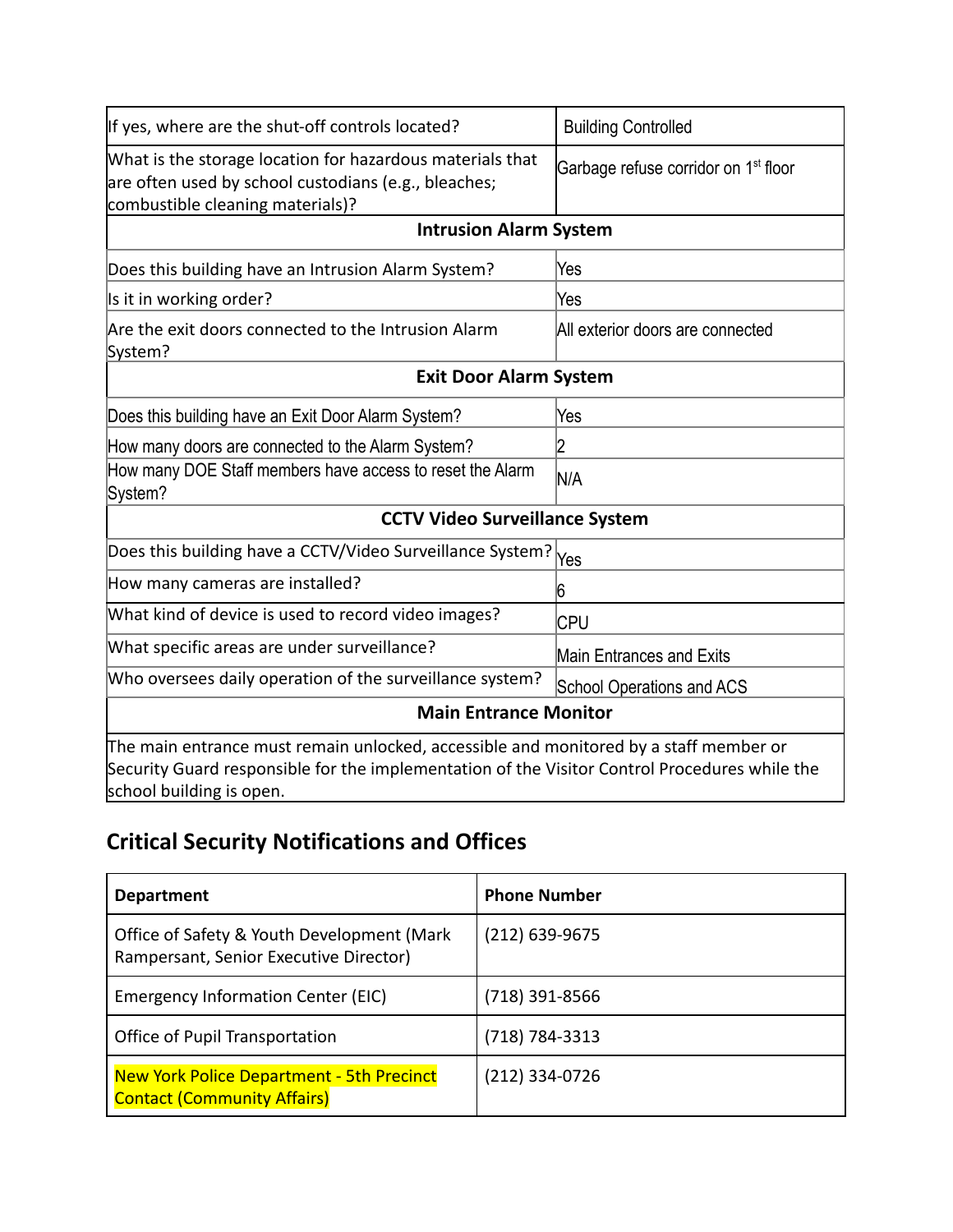| Office of Special Commissioner of<br>Investigations for the New York City School<br><b>District</b> | $(212)$ 510-1400     |
|-----------------------------------------------------------------------------------------------------|----------------------|
| New York State Central Register (Reporting of<br>Suspected Child Abuse)                             | (800) 342-3720       |
| Government and Information Services Hotline                                                         | 311                  |
| School Safety Plan Technical Assistance                                                             | <b>Chandel Smith</b> |

## <span id="page-8-0"></span>**Room Locations**

| Office/Room | Room Number |
|-------------|-------------|
|             |             |
|             |             |
|             |             |
|             |             |
|             |             |
|             |             |
|             |             |
|             |             |
|             |             |
|             |             |
|             |             |
|             |             |

## <span id="page-8-1"></span>**Staff and Student Count**

**Principal (GONYC MS– Timberly Wilson) Principal (GONYC HS– Jonathan Silkowitz) Phone: 212-233-5152**

**Hours of Operation 7:00 AM to 5:30 PM**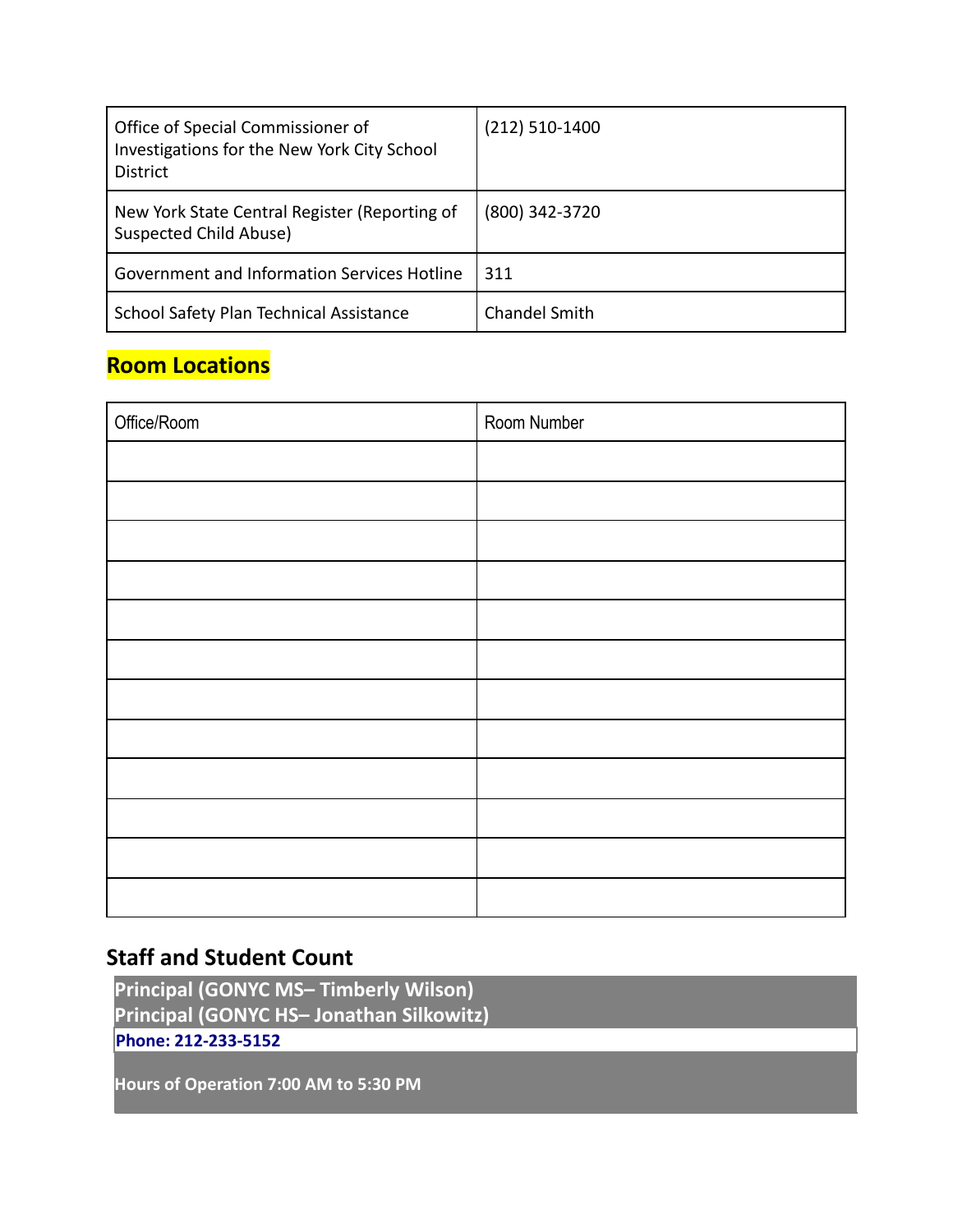| How many floors of the building does this school/program/academy<br>use? | 2   |
|--------------------------------------------------------------------------|-----|
|                                                                          |     |
| <b>Teachers:</b>                                                         | 40  |
| <b>Paraprofessionals:</b>                                                |     |
| <b>School Aides:</b>                                                     |     |
| <b>Supervisors/Administrators:</b>                                       | 9   |
| <b>Secretaries:</b>                                                      |     |
| <b>Additional Staff:</b>                                                 | 9   |
| <b>Fellows:</b>                                                          | 37  |
| Other:                                                                   |     |
| Total:                                                                   | 101 |
| # of Students Per Grade Served                                           |     |
| # of Grade 6                                                             | 42  |
| # of Grade 7                                                             | 65  |
| # of Grade 8                                                             | 102 |
| # of Grade 9                                                             | 93  |
| <b>Total for Grades Served</b>                                           | 302 |

## <span id="page-9-0"></span>**Building Response Team**

The Building Response Team (BRT) should consist of a BRT Leader and at least five additional staff volunteers who form the building's core emergency response group. This school's Building Response Team includes:

| <b>Name</b>          | Role              | Telephone    |
|----------------------|-------------------|--------------|
| <b>Chandel Smith</b> | <b>BRT</b> Leader | 212-233-5152 |
| Diane Marrone        | Emergency Officer | 212-233-5152 |
| Timberly Wilson      | Emergency Officer | 212-233-5152 |
| Sherita Smith        | Emergency Officer | 212-233-5152 |
| Conor Lynch          | Emergency Officer | 212-233-5152 |
| Pamela Rodriguez     | Emergency Officer | 212-233-5152 |
| Troy Wilson Jr.      | Emergency Officer | 212-233-5152 |

## <span id="page-9-1"></span>**School/Program/Academy Information**

#### <span id="page-9-2"></span>**Dismissal Schedules and Information**

| <b>Building Name</b>                   | <b>GONYC</b>      |
|----------------------------------------|-------------------|
| Dismissal Time - Middle School 3:26 pm |                   |
| Dismissal Time - High School           | $3:32 \text{ pm}$ |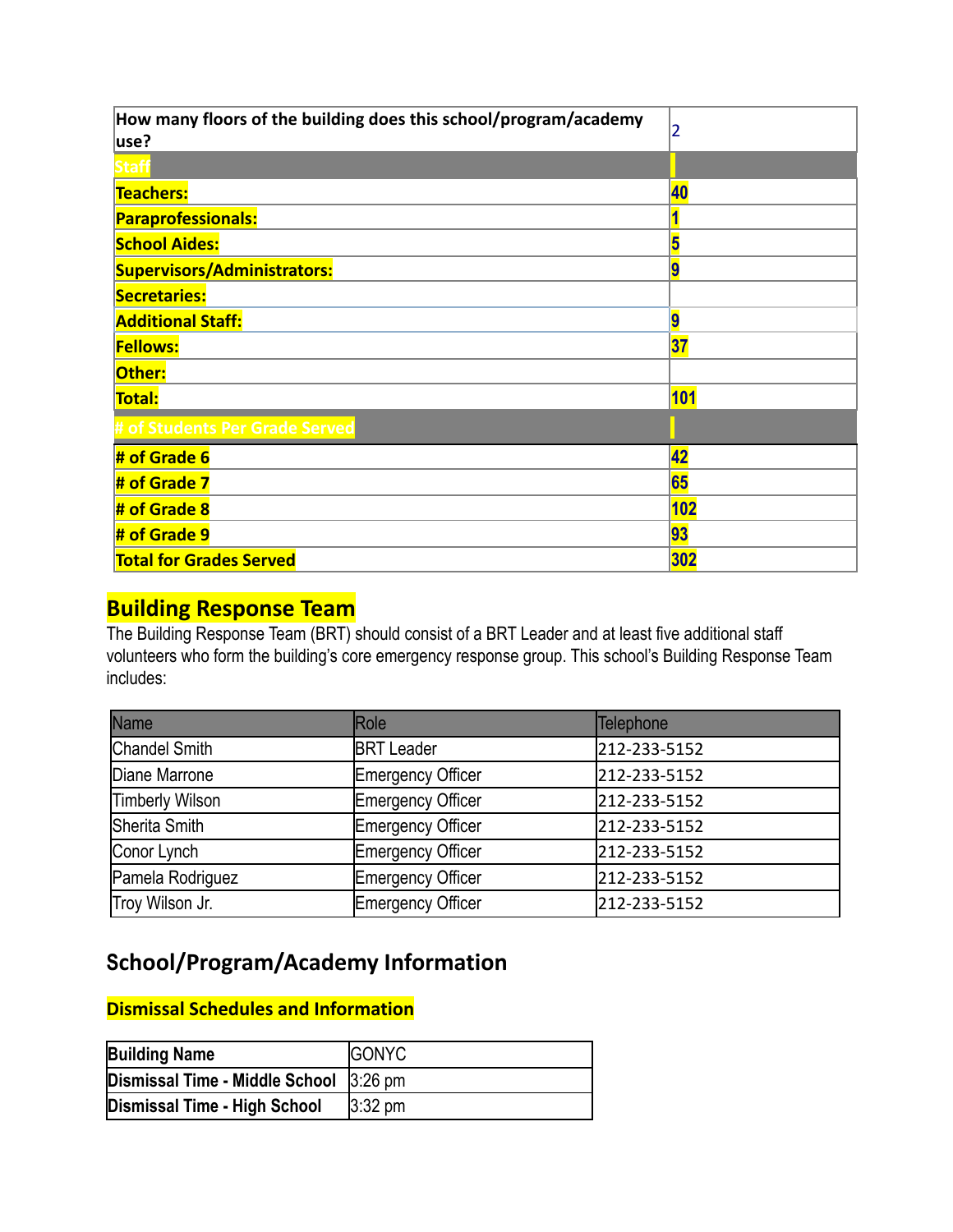| Door                  | Delancey & Forsyth Doors                       |
|-----------------------|------------------------------------------------|
| <b>Staff Assigned</b> | D. Marrone, D. Joseph                          |
| Supervised By         | C.Smith, C.Lynch, T.Wilson II, P.<br>Rodriguez |

<span id="page-10-0"></span>**After School Schedule and Building Response Team**

**Location**: **Activity**: Art Club 214, Music Production Club 211 **Supervisor**: Chandel Smith **Relocation Site**: **Medical supplies are kept at**: Nurses Office

| <mark>Monday</mark>  | <b>Tuesday</b>       | <b>Wednesday</b> | <b>Thursday</b>      | <b>Friday</b> |
|----------------------|----------------------|------------------|----------------------|---------------|
| <u>7:45am-3:30pm</u> | <u>7:45am-3:30pm</u> | 7:45am-12:15pm   | <u>7:45am-3:30pm</u> | 7:45am-3:30pm |

| <b>Building Response Team</b> |                          |              |
|-------------------------------|--------------------------|--------------|
| <b>Name</b>                   | Role                     | Telephone    |
| <b>Chandel Smith</b>          | <b>BRT</b> Leader        | 212-233-5152 |
| <b>Diane Marrone</b>          | <b>Emergency Officer</b> | 212-233-5152 |
| Conor Lynch                   | <b>Emergency Officer</b> | 212-233-5152 |
| <b>Pamela Rodriguez</b>       | <b>Emergency Officer</b> | 212-233-5152 |
| <b>Troy Wilson Jr.</b>        | <b>Emergency Officer</b> | 212-233-5152 |

### <span id="page-10-1"></span>**Risk Reduction/Intervention Strategies**

#### <span id="page-10-2"></span>**Prevention/Intervention Strategies**

GONYC strongly believes in the wisdom of implementing violence prevention and intervention protocols as a primary means of ensuring student/school safety. These protocols take the form of Program Initiatives, Training/Drills/Exercises, School Security Policies and Procedures, and Maintenance of Educational Agency contact information as per the below:

GONYC will also create a positive, safe learning environment for students by implementing a community service program and by creating school schedules that minimize potential for conflicts or altercations.

#### <span id="page-10-3"></span>**Training, Drills and Exercises**

- As part of plan development, the Safety Team will review emergency response plans with security professionals and administrators from other schools to ensure their feasibility and thoroughness.
- The Safety Team will conduct 'table top' exercises playing through the execution of each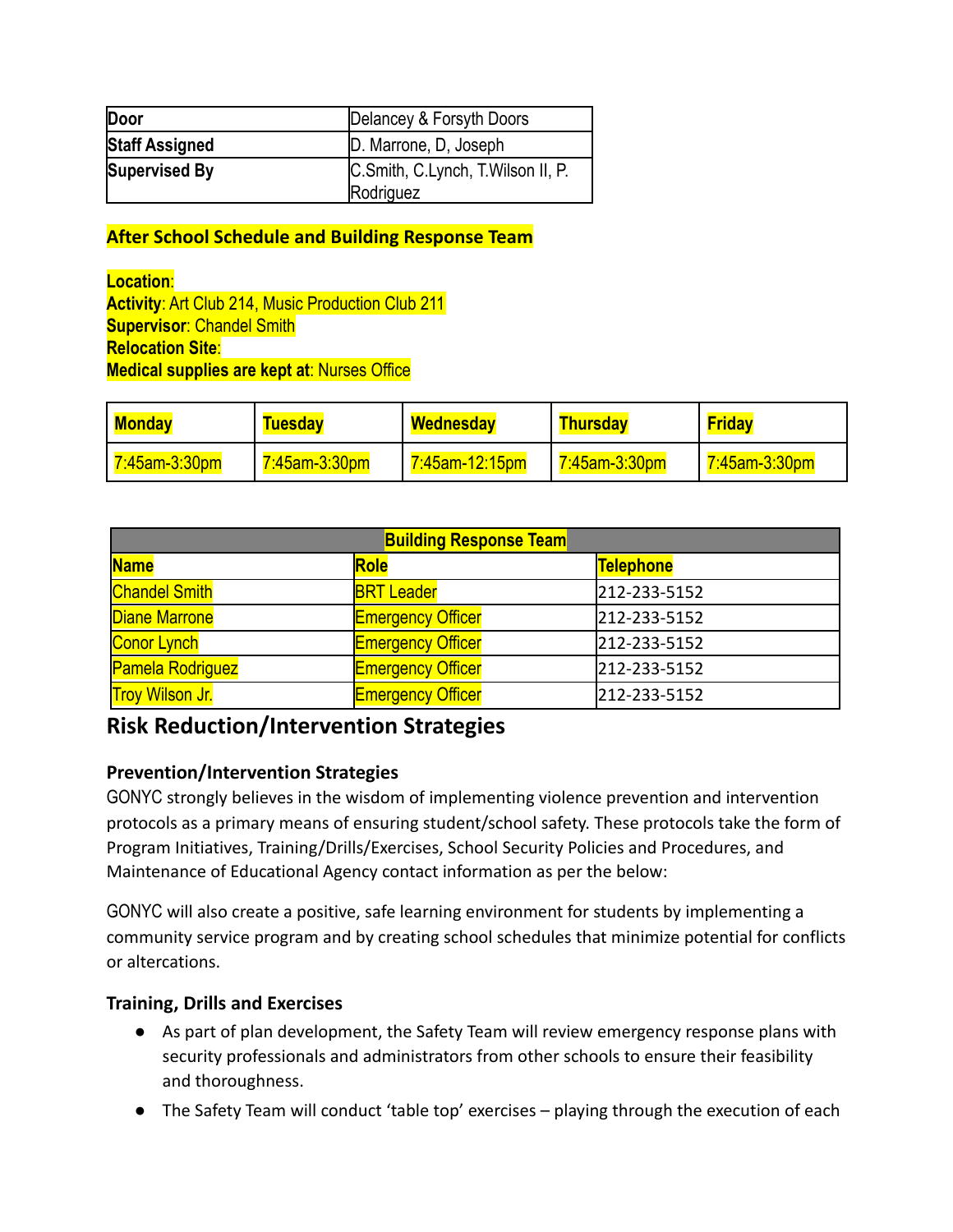multi-hazard plan using an actual school and neighborhood layout diagram.

o The Safety Team is made up of:

- Executive Director
- Principal
- Chief Operating Officer
- Director of Operations
- Deans
- Operations Associates
- GONYC will review the details of its Safety Plans with all faculty and staff prior to school opening, ensuring all are clear on all roles and responsibilities as well as logistics. Staff will sign off on having reviewed and understood School Safety Plans.
- GONYC will review all emergency response plans with students within the first few weeks of school, to ensure all students understand expectations for their action/behavior and that of the entire school community.
- GONYC will conduct the mandated actual safety (fire and intruder alert) drills as follows: two intruder alert drills, one in December and one in February. These drills will be conducted in coordination with local emergency response and preparedness officials. The School will schedule the dates and times of drills with local officials.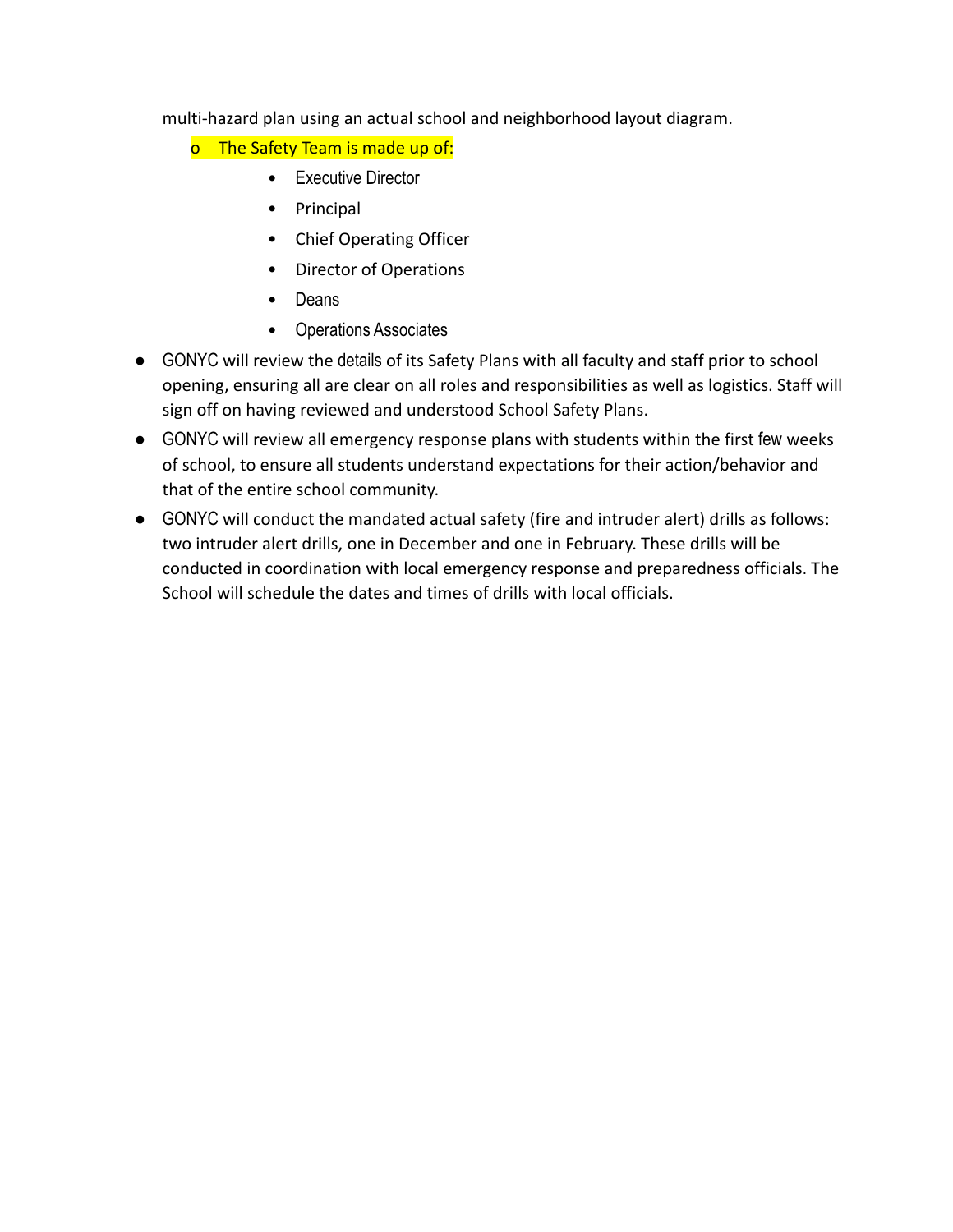#### <span id="page-12-0"></span>**Implementation of School Security**

GO-NYC does not have a School Safety agent.

## <span id="page-12-1"></span>**Vital Education Agency Information**

An updated School Staff contact list (with cell phone numbers) will be maintained by the main office staff and placed within the school's main offices. This binder will also contain: a list of all local emergency contact names and numbers (police, fire, hospital, Board Members, and local officials), Emergency Contact Information for all school staff, and a sheet with the demographics of the school (number of students, number of staff, organization chart for the school). Next to that binder will be a 'Student Emergency Contact Binder' with Emergency Contact sheets for each student.

#### <span id="page-12-2"></span>**Hazard Identification**

Through a walkthrough and in consultation with local police and School Security staff, as part of developing the School Safety Plan, the School Safety Team identified the following potential emergency sites and situations:

| <b>Potential Emergency Site</b> | <b>Related Potential Emergency</b><br><b>Situation</b> | <b>Risk Reduction Plan</b>                                                |
|---------------------------------|--------------------------------------------------------|---------------------------------------------------------------------------|
| School Building - Gym           | Student confrontation /<br>Intruder Alert              | Have stairwells and other isolated<br>areas monitored during transitions. |
| <b>Cafeteria</b>                | Student confrontation                                  | Always have 2-5 staff within the cafeteria<br>while students are there.   |
| Bus Release Time                | Student confrontation /<br>Intruder / lost child       | Ensure enough staff are monitoring<br>dismissal and assigned to bus duty. |

#### <span id="page-12-3"></span>**Response**

#### <span id="page-12-4"></span>**Notification and Activation (Internal and External Communications)**

Upon the occurrence of a violent incident, building leadership will contact the appropriate local law enforcement officials. A list of local law enforcement officials and contact information will be maintained in the School "Emergency/Safety' Binder in the Main Office.

In the event of disaster or violent act, as necessary the Leadership will also notify all staff via all call page if immediate communication is required, or via conducting an emergency staff meeting if the situation does not require immediate communication.

As necessary, the School will notify parents of a violent incident or early dismissal through use of the EZ Text, which mass text messages parents and families and/or email and/or an Advisory phone chain (faculty member calls all parents within their Advisory). Parent contact information will be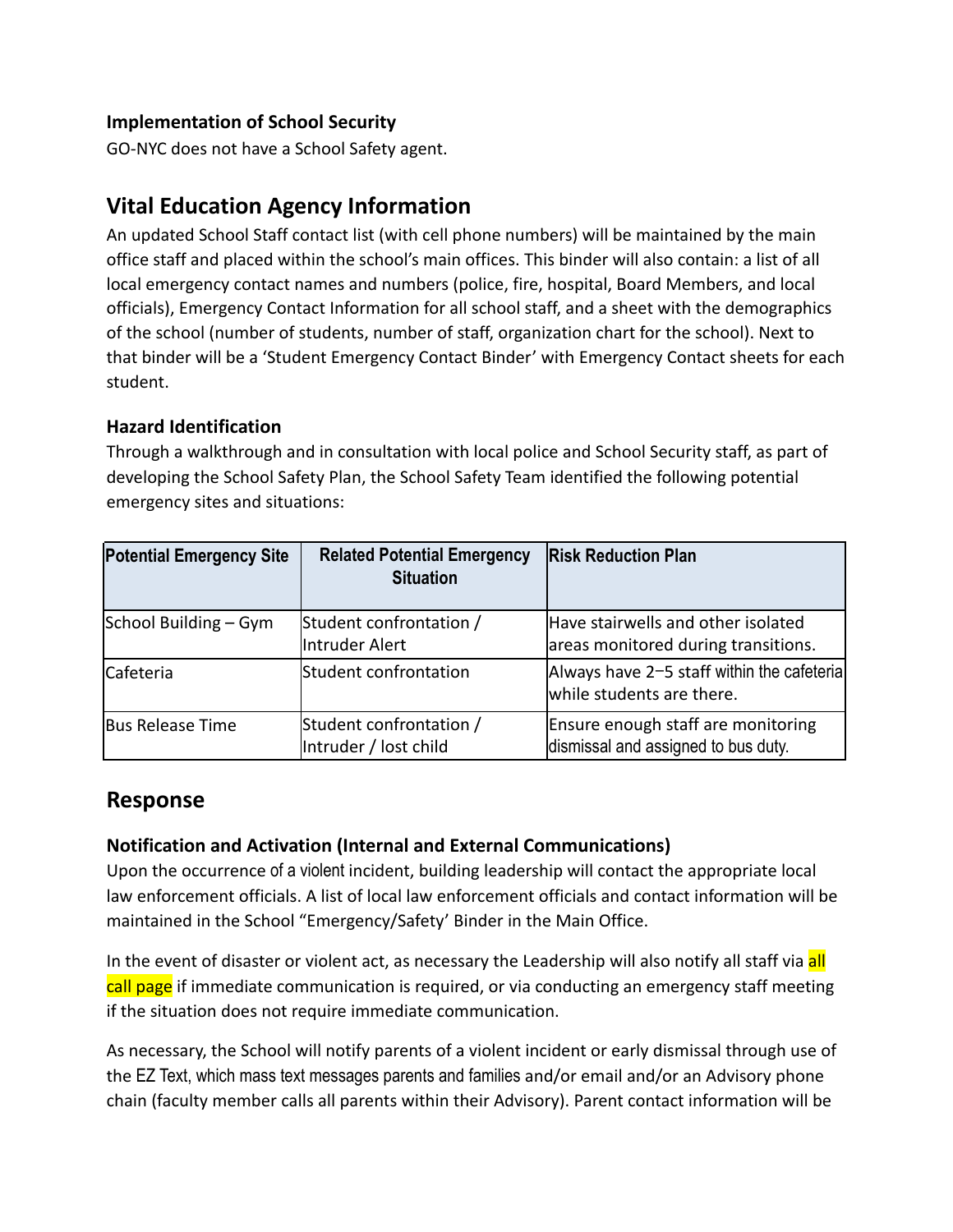maintained in the Student Information System, and with a school-wide email group.

Note – Families will be instructed in the Family/Student Handbook as to where to find updated information and contact numbers for the school in the event of any emergency situation.

## <span id="page-13-0"></span>**Situational Responses**

#### <span id="page-13-1"></span>**Multi-Hazard Response**

| <b>Emergency Situation</b> | <b>Response</b>                                                                                                                                                                                                                                 |
|----------------------------|-------------------------------------------------------------------------------------------------------------------------------------------------------------------------------------------------------------------------------------------------|
| lFire                      | 1. Sound fire alarm<br>2. Teacher escorts the current class to the agreed meeting<br>location. Students stay with teachers.<br>3. Building response team take their cell phones<br>4. Operations staff pick up Emergency Bag (with student      |
|                            | emergency contact binder, school safety plan, staff sign<br>sheet, sign to hold up to indicate their location)<br>5. 'Sweep' staff ensure building is empty                                                                                     |
|                            | 6. Meet at designated spot                                                                                                                                                                                                                      |
|                            | 7. Site Coordinator confirm all clear                                                                                                                                                                                                           |
|                            | 8.<br>Return to school                                                                                                                                                                                                                          |
| Intruder in Building       | 1.<br>Over the intercom, Operations Associate announce there is an<br>intruder in the building with code sentence "Attention. This is<br>a SHELTER-IN. Secure the exit doors.<br>2. All students in hallways are taken to the nearest classroom |
|                            | by school personnel                                                                                                                                                                                                                             |
|                            | 3. Teachers lock classroom doors and move students away<br>from windows.                                                                                                                                                                        |
|                            | 4. Site Coordinator and assigned individuals conduct a<br>building sweep to locate intruder.                                                                                                                                                    |
|                            | 5. The Site Coordinator and School Safety Agent contact local<br>police, and others as required.                                                                                                                                                |
|                            | 6. If the intruder is found and the situation is stable, or no<br>intruder is found within the building, an "All'Clear<br>announcement " will be made over the intercom system                                                                  |
|                            | 7. In the event the intercom system is not working, the Building<br>Response Team or designated individuals will go from room<br>to room with the all clear message.                                                                            |

### <span id="page-13-2"></span>**Summary of Situations and Associated Communication Code Phrases**

| <b>Emergency Situation</b> | <b>Communication Code Phrases</b>                                                                       |
|----------------------------|---------------------------------------------------------------------------------------------------------|
|                            | $\vert$ Intruder – Is In the Building $\vert^2$ Attention. This is a SHELTER-IN. Secure the exit doors. |
| Intruder - Alert Is Over   | "Attention. This drill is over.                                                                         |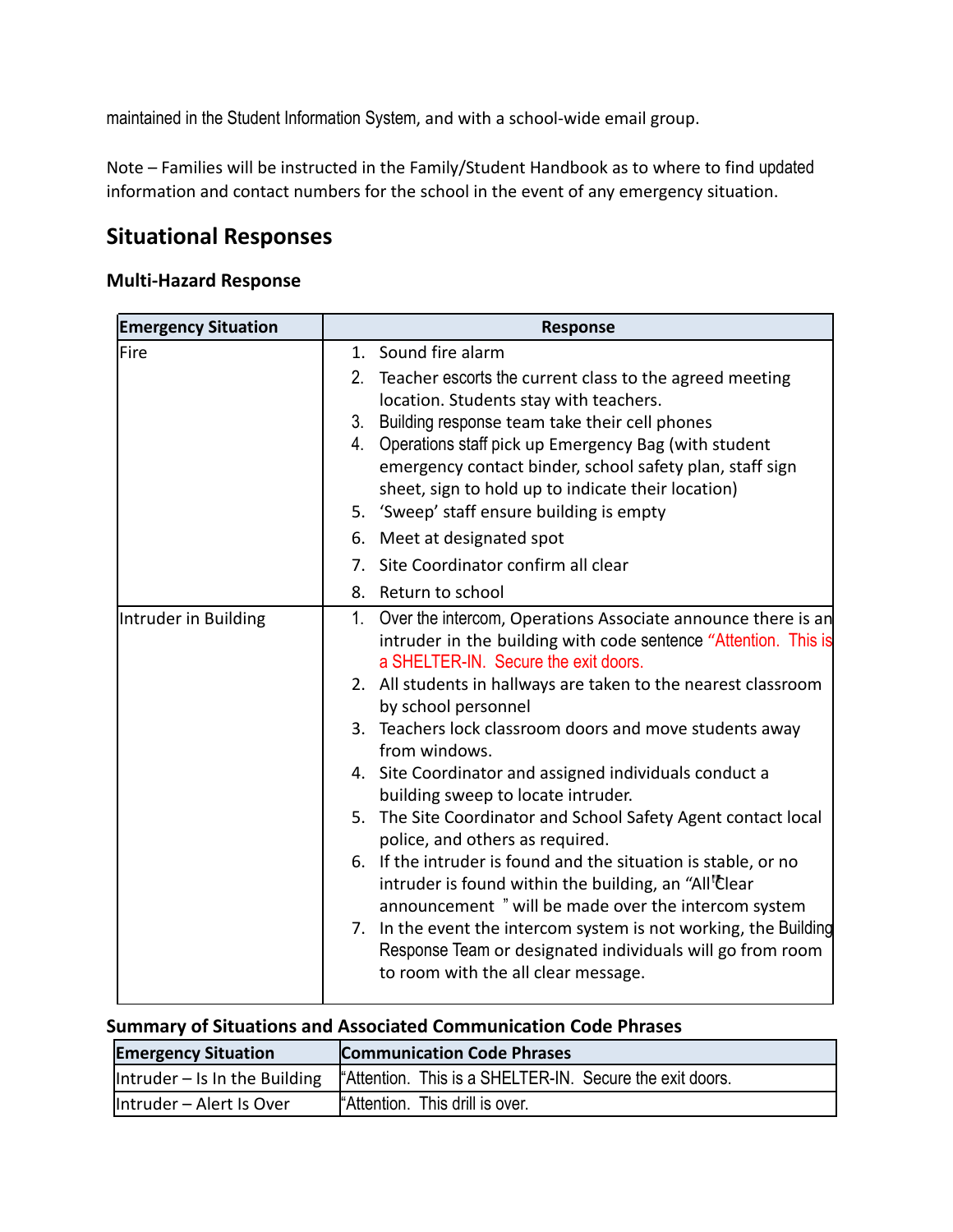#### **School (District) Resources Available for Use in an Emergency**

<span id="page-14-0"></span>The following school (aka in this instance, 'District') resources are available in case of an emergency are:

- Cell Phones
- Tool Box
- First Aid Kit
- Flashlight
- Moving Carts
- Laptops
- <span id="page-14-1"></span>● EZ-Text messaging system

#### **Procedures to Coordinate the Use of School District Resources and Manpower during Emergencies (see Multi-Hazard Plans)**

<span id="page-14-2"></span>

| <b>Situation</b>           | Plan                                                                                                                                                                                                                                                                                                                                                                                                        |
|----------------------------|-------------------------------------------------------------------------------------------------------------------------------------------------------------------------------------------------------------------------------------------------------------------------------------------------------------------------------------------------------------------------------------------------------------|
| <b>School Cancellation</b> | Monitor situation that may warrant school<br>cancellation (Principal)<br>Make cancellation determination<br>Inform Families/Students<br><b>Inform Staff</b><br>Inform Board                                                                                                                                                                                                                                 |
|                            | As necessary, inform other parties (e.g. shared<br>building)                                                                                                                                                                                                                                                                                                                                                |
| <b>Early Dismissal</b>     | Monitor situation that may warrant early dismissal<br>(Executive Director/Principal)<br>Make early dismissal determination<br>Agree time to send early dismissal signal (intercom)<br>Contact transportation providers and make required<br>arrangements<br>Inform families/students<br>Inform staff<br>Retain appropriate school personnel on site until all<br>students have been returned home/picked up |

#### **Protective Action Options**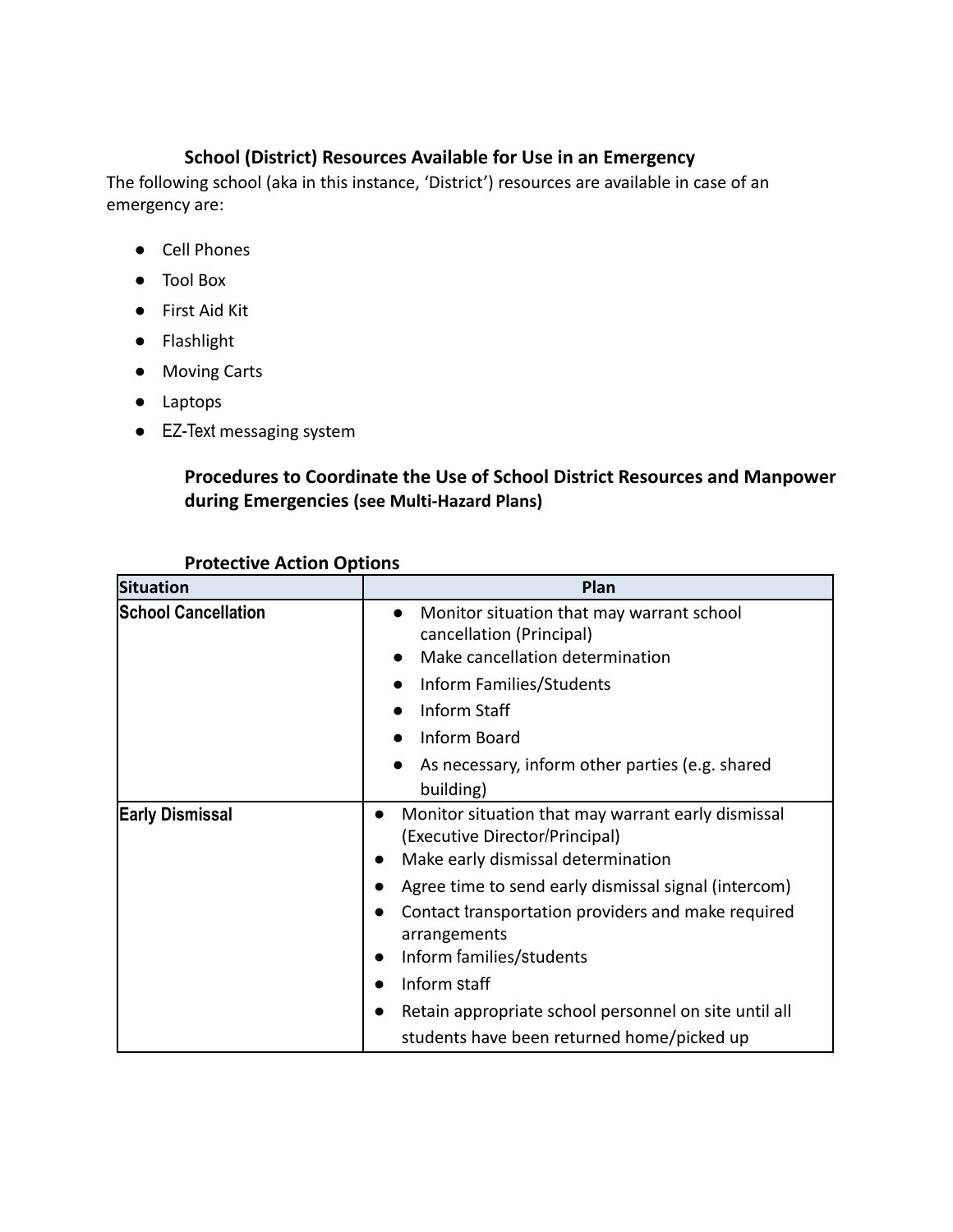| Evacuation (before, during and      | Determine level of threat<br>$\bullet$                                                                          |
|-------------------------------------|-----------------------------------------------------------------------------------------------------------------|
| after school hours)                 | Contact transportation providers and provisionally make<br>$\bullet$<br>required arrangements                   |
|                                     | Clear all evacuation routes and sites                                                                           |
|                                     | Evacuate staff and students to pre-arranged evacuation<br>$\bullet$                                             |
|                                     | site                                                                                                            |
|                                     | Account for all students and staff populations. Report any<br>$\bullet$<br>missing persons to the Site Director |
|                                     | Make determination regarding early dismissal<br>$\bullet$                                                       |
|                                     | If dismiss early, contact families/transportation providers for<br>$\bullet$<br>pick up                         |
|                                     | Ensure adult/continued school supervision/security                                                              |
|                                     | Retain appropriate school personnel on site until all students<br>$\bullet$                                     |
|                                     | have been returned home/picked up                                                                               |
| <b>Movement to Sheltering Sites</b> | Determine level of threat<br>$\bullet$                                                                          |
|                                     | Confirm sheltering location, depending on nature of<br>$\bullet$<br>incident                                    |
|                                     | Evacuate staff and students to pre-arranged sheltering<br>site                                                  |
|                                     | Account for all students and staff populations. Report<br>any missing persons to Director of Operations         |
|                                     | Make determination regarding early dismissal<br>$\bullet$                                                       |
|                                     | If dismiss early, contact families/transportation providers<br>$\bullet$<br>for pick up                         |
|                                     | Ensure adult/continued school supervision/security                                                              |
|                                     | Retain appropriate school personnel on site until all                                                           |
|                                     | students have been returned home/picked up                                                                      |

### <span id="page-15-0"></span>**Recovery**

#### <span id="page-15-1"></span>**Disaster Mental Health Services**

Disaster Mental Health Resources will be coordinated directly by GONYC (acting as District) in support of Post-Incident Response Teams.

After the recovery stage of any incident, the GONYC School Safety Team will conduct an internal Post Mortem that will include re-evaluations of violence prevention and school safety activities as appropriate to improve our plan. Updates to the Safety Plan will be made as appropriate.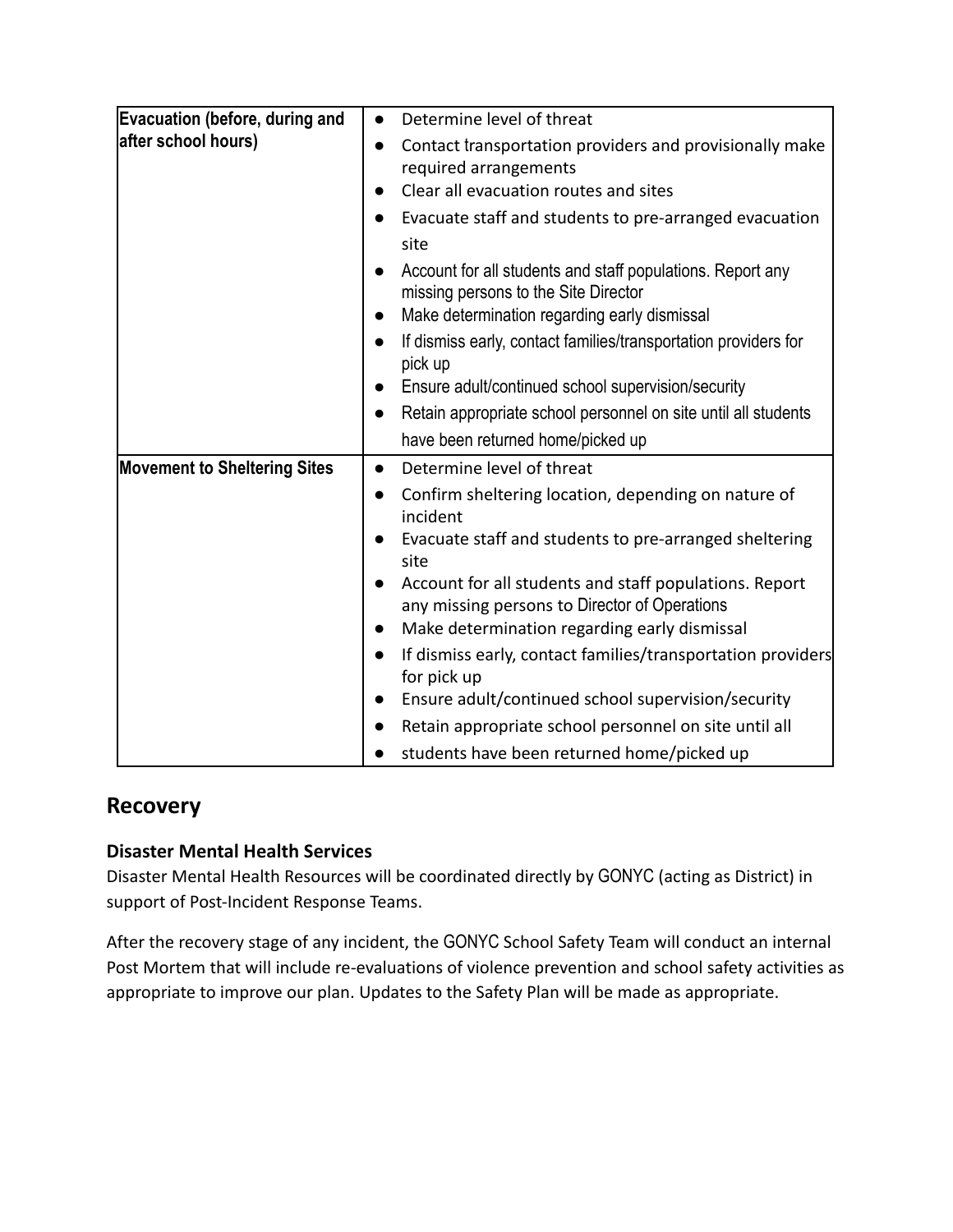## <span id="page-16-0"></span>**Emergency Assignments, Egresses and Relocation Sites**

#### <span id="page-16-1"></span>**Emergency Egresses**

Every room occupied by students and/or staff, including those used intermittently throughout the day, must have a primary and alternate route to exit the room and, ultimately, the building.

When school principals and/or the Incident Commander (from NYPD, FDNY, OEM, DOHMH, or another designated external agency overseeing management of the emergency) have made the decision to evacuate a school building, students, staff, and visitors to the building must exit using the designated egress and/or alternate egress route.

Please note: exits and streets are both required in this section. Cafeteria / Lunchroom, Auditorium, and Gymnasium, where appropriate, should be included in the list of rooms and exits.



#### **Second Floor**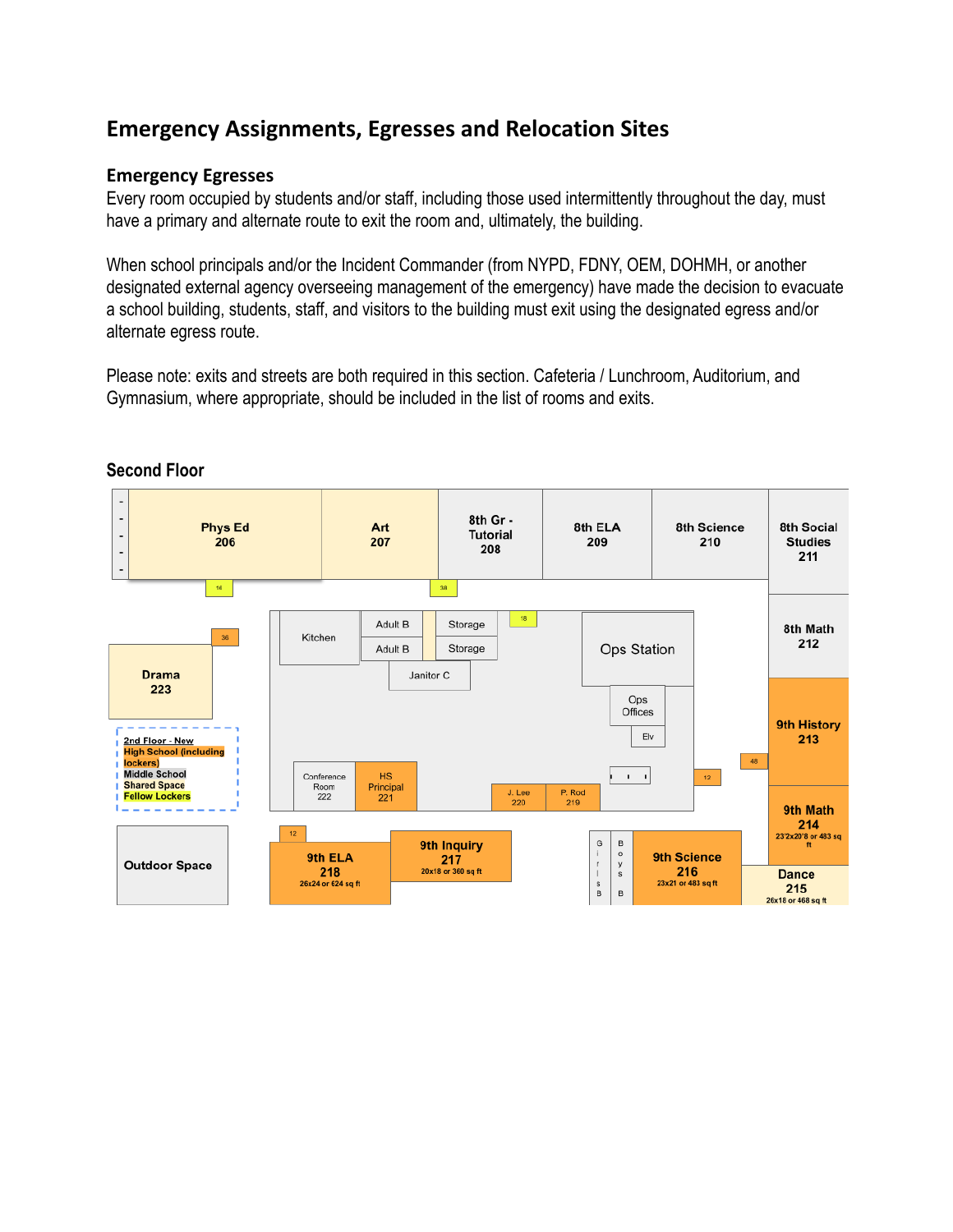#### **Third Floor**

<span id="page-17-1"></span><span id="page-17-0"></span>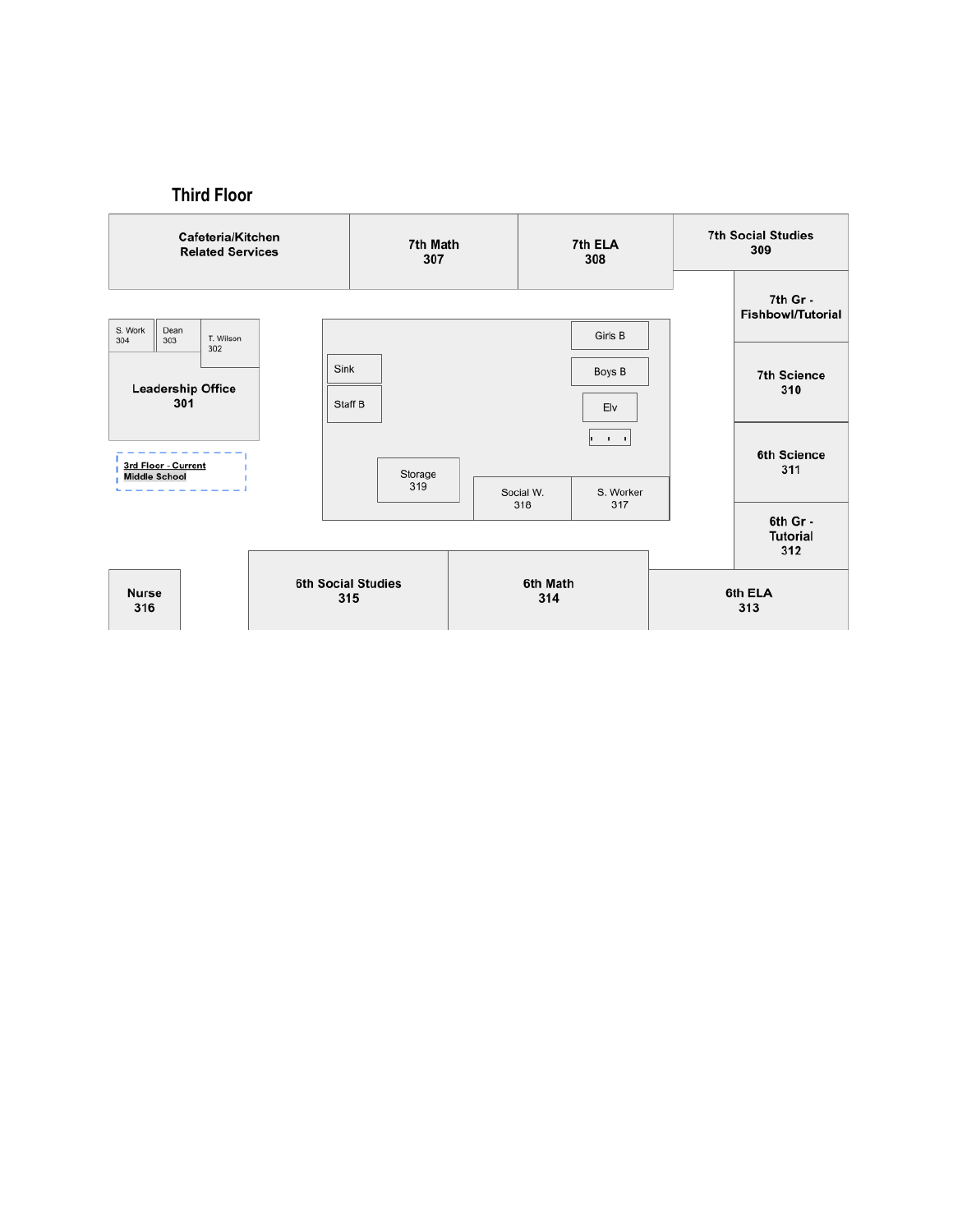## <span id="page-18-0"></span>**Relocation Sites**

Short-term relocation sites should provide shelter to students and staff and allow for easy communication with Borough Safety Directors and other external supports. Short-term Relocation Sites should be able to serve the instructional and educational needs of the relocating school for approximately one week.

The principal or designee as identified in the safety plan "chain of command" is responsible for all students and staff at the relocation site. The principal or designee as identified in the safety plan "chain of command" is responsible for all students and staff at the relocation site.

The primary and secondary relocation sites should be in close proximity to the main school site. In an emergency that affects the school's entire neighborhood or a larger area, the primary and secondary location may be rendered unusable. In such cases, the third, "out of area" location should be used.

In situations where relocations may extend past one week (known as long term relocation) the [School leader/authorizer] will determine an appropriate relocation site that may not be listed in the safety plan to accommodate the needs of multiple schools. As a result, this may also occur when an emergency requires the simultaneous relocation of multiple schools that have identified the same relocation site. Principals will be informed of the long-term relocation site.

| <b>Destination</b> | <b>Relocation site</b>             | Designee at<br><b>Relocation Site</b> | Capacity | <b>Accessibility</b>      |      | Grades # of People |
|--------------------|------------------------------------|---------------------------------------|----------|---------------------------|------|--------------------|
| Primary            | Manhattan Charter<br><b>School</b> | <b>Office Manager</b>                 | 500      | IADA<br>Accessible        | IK-5 |                    |
| Secondary          | <b>Grand Street</b><br>lSettlement | <b>Office Manager</b>                 | 1,000    | <b>JADA</b><br>Accessible | In/a |                    |
| Out of Area        | TBD                                |                                       |          |                           |      |                    |

#### <span id="page-18-1"></span>**Shelter-In**

Designate school staff members who will be responsible for reporting to specific building exit doors during a Shelter- In.

During a Shelter-In all exit doors including kitchen doors and loading docks must be secured to prevent entry/egress during a Shelter-In emergency.

<span id="page-18-2"></span>Principals should not be assigned to exit doors. A School Security Guard can be assigned to exit doors.

#### **Shelter-In vs. Lockdown**

The differentiation between Shelter-In and Lockdown is a critical element in GRP. A Shelter-In recovers all students from outside the building, secures the building perimeter and locks all outside doors. This would be implemented when there is a threat or hazard outside of the building. Criminal activity, dangerous events in the community, or even a vicious dog on the sidewalk would be examples of a Shelter-In response. While the Shelter-In response encourages greater staff situational awareness, it allows for educational practices to continue with little classroom interruption or distraction. Lockdown is a classroom-based protocol that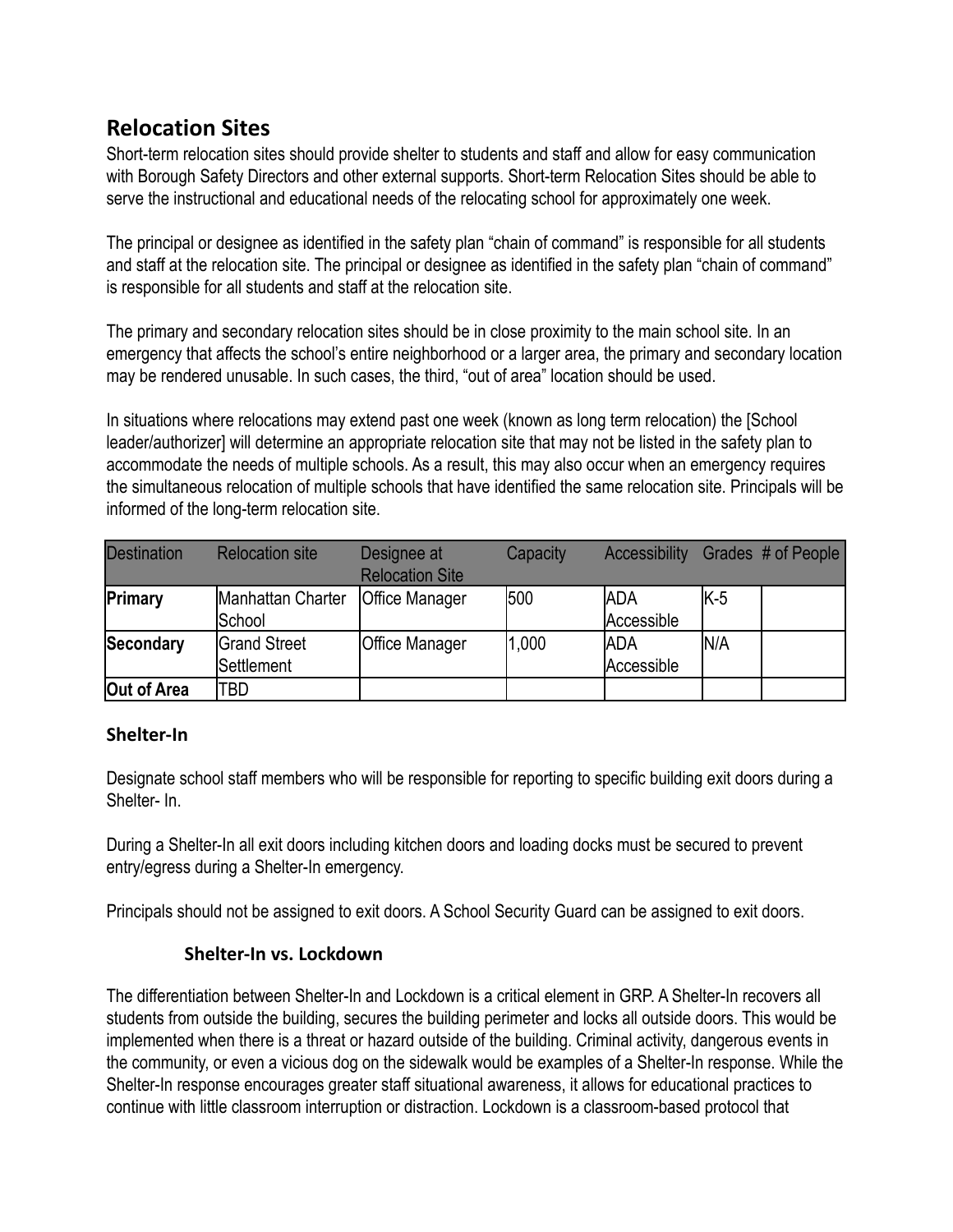<span id="page-19-0"></span>requires locking the classroom door, turning off the lights and placing students out of sight of any corridor windows. Student action during Lockdown is to remain quiet.

#### **Emergency Communications/Command Post**

For emergency situations where the Building Response Team (BRT) is activated, a command post must be established. This includes times when a building/school may need to Lockdown, Shelter-in, or Evacuate. The command center is the single location where all principals will report to gather and disseminate information to the members of the Building Response Team. The BRT Leader will obtain updates from activated BRT members and provide information to all principals so that a single decision can be made to ensure the safety of all staff and students.

All buildings will identify a Primary (internal) location as well as an Alternate (internal) location to be used as a command center.

These locations should have specific equipment and materials readily available. This includes; floor plans; bullhorns; radios; batteries and chargers; and working telephones. In cases where an evacuation is necessary the command center will need to be established outside the perimeter of the school site, in close proximity to the building at a location that will not interfere with first responders performing emergency operations. The external command center should be located in a location that can allow for schools to communicate with first responders.

Reminder: During Bomb Threats or incidents of suspicious packages, electronic communications (Cell phones, 2-way radios) is prohibited until authorized by first responders.

The Command Center locations are identified below.

| <b>Command Post</b>                    | <b>IDescription</b>              |
|----------------------------------------|----------------------------------|
| Primary: Main Office                   | Main office located in the lobby |
| Alternate: Gymnasium                   | 2nd floor gym                    |
| <b>External Command Post Location:</b> | Roosevelt Park                   |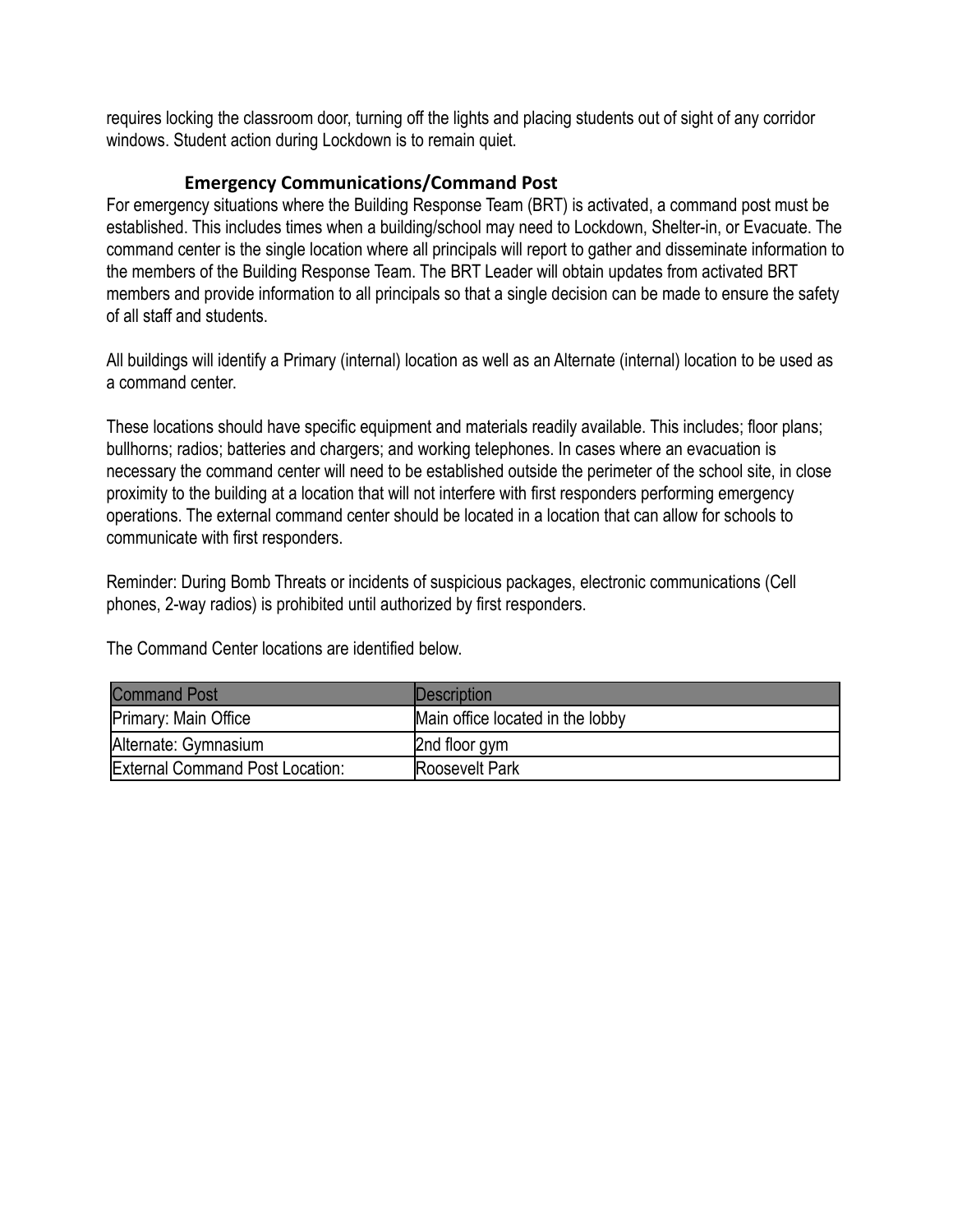## <span id="page-20-0"></span>**Medical Emergency Response Information**

#### **Health Protocols**

<span id="page-20-1"></span>Health information should be reviewed by a nurse, administrative staff, or other trained staff, in consultation with medical professionals. The person at your school (may be same as above) who is responsible for reviewing information about health conditions and consulting with medical professionals, as appropriate, is:

| <b>Schoo</b> | <b>ame</b>     | iue                                |
|--------------|----------------|------------------------------------|
| <b>GONYC</b> | IDiane Marrone | Sr.<br><b>Operations Associate</b> |

#### **AED (Automated External Defibrillator) Procedures**

<span id="page-20-2"></span>According to New York State Education Law Section 917, all public schools must provide and maintain AED equipment at strategic locations to ensure access for use during medical emergencies. Whenever public-school facilities are used for school-sponsored or school-approved curricular or extracurricular events or activities and whenever a school- sponsored athletic contest is held at any location, school officials and administrators must ensure the presence of at least one AED/CPR certified staff volunteer. Where a school-sponsored competitive athletic event is held at a site other than a public school facility, school officials shall assure that AED equipment is provided on-site.

Public school facilities are deemed "public access defibrillation (PAD) sites" and are subject to the requirements and limitations of this definition. Schools are required to post a list of the locations of each AED unit at their main entrance. Ensure your AED location poster is posted at the school's main entrance and is easily visible. You may print your AED location poster from the Department of Education's AED vendor Emergency Skills, Inc.'s (ESI) web site [http://doe.emergencyskills.com/mainpage.php.](http://doe.emergencyskills.com/mainpage.php) Please note you will need to be logged in to your school's profile to do this as each AED poster is customized per school.

#### **AED Locations and Status**

<span id="page-20-3"></span>

| <b>Serial Number</b> | <b>Building</b> | Location  | <b>Status</b> |
|----------------------|-----------------|-----------|---------------|
| <b>B-XXXX</b>        | <b>GONYC</b>    | 2nd Floor | Operating     |
| <b>B-XXX</b>         | <b>IGONYC</b>   | 3rd Floor | Operating     |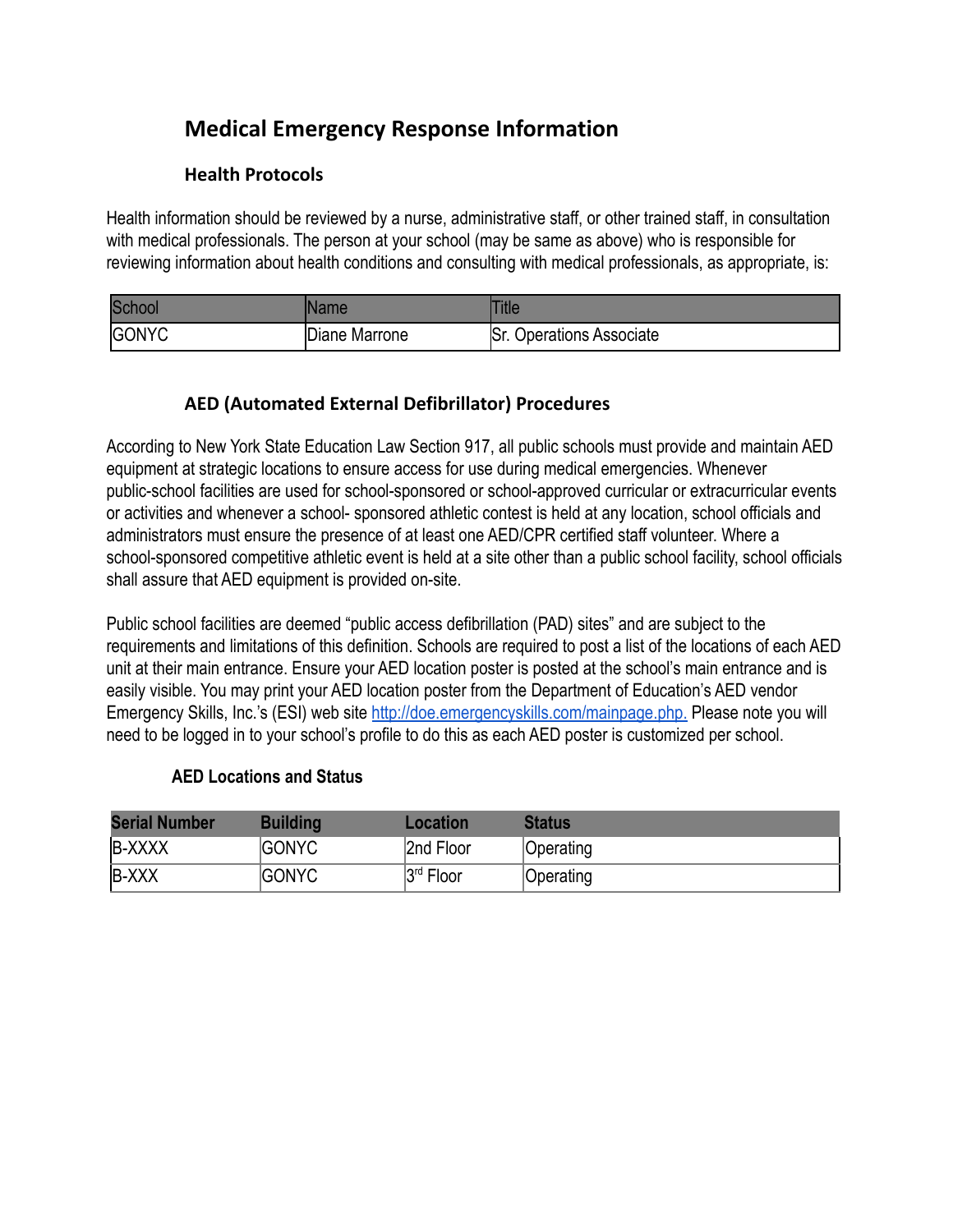#### <span id="page-21-0"></span>**AED Training**

- Each school building should ensure that at least 2 school personnel are trained. Schools that share a building are required to maintain adequate AED/CPR certified staff volunteers.
- All coaches of intramural sports must maintain the required AED/CPR certification at all times.

Training certification must include successful performance of use of the AED, CPR for adults, children, and infants, and choking procedures for adults, children, and infants. Training provided by ESI is the best way to ensure staff has received appropriate training. In addition to the training provided by ESI, the DOE currently accepts certifications approved by the American Heart Association (AHA) and the American Safety and Health Institute (ASHI). Please note that if training is obtained from an agency other than ESI, reimbursement of any associated costs is not available as our contracted vendor provides the training free of charge to all staff.

| <b>Name</b>        | <b>Status</b> | <b>AED</b> | <b>CPR</b> |
|--------------------|---------------|------------|------------|
| Chandel Smith      | Active        | Yes        | Yes        |
| Diane Marrone      | Active        | Yes        | Yes        |
| <b>Clint Brown</b> | Active        | Yes        | Yes        |
| Conor Lynch        | Active        | Yes        | Yes        |
| Troy Wilson        | Pending       | Yes        | Yes        |
| Pamela Rodriguez   | Pending       | Yes        | Yes        |
| Timberly Wilson    | Pending       | Yes        | Yes        |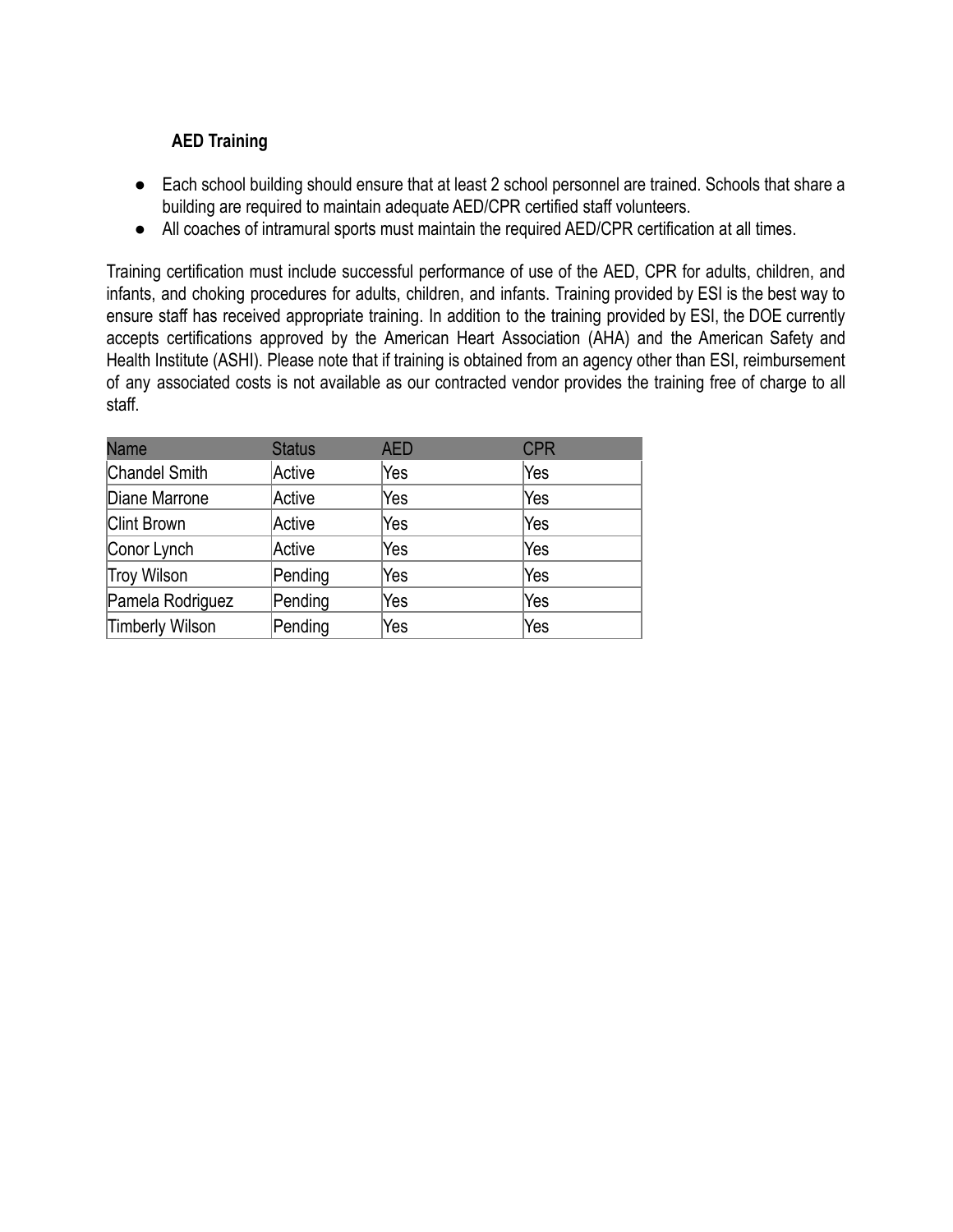#### **Contact Person**

- <span id="page-22-0"></span>● Each principal must designate an AED contact person to coordinate all AED activities at the school.
- The AED contact must have a work email address that he or she checks daily and responds to. Do not designate a person without access to a computer at work, or with a personal email address (e.g. AOL, hotmail, or yahoo).

| <b>Designated AED Contact Person</b> | <b>Position</b> | Telephone        | Fax          |
|--------------------------------------|-----------------|------------------|--------------|
| <b>Chandel Smith</b>                 | Primary         | $(212)$ 233-5152 | 212-267-4357 |
| Diane Marrone                        | Alternate       | $(212)$ 233-5152 | 212-267-4357 |

#### **Drills**

- <span id="page-22-1"></span>● Each school has an AED Site Response Plan, as generated in the school safety plan, indicating the steps to be performed during an actual medical emergency.
- Every school must issue a copy of the AED Site Response Plan to all employees, and must post it prominently in the school.
- Twice a year, representatives of ESI will make unannounced visits to the schools to perform mock drills of the AED Site Response Plan. Schools may not receive advanced warning of these visits, and cannot reschedule them. Schools are expected to participate in the drill as it is the best way to ensure they are ready to respond in the event of an actual emergency which can occur at any time,
- Each school will be evaluated on its emergency readiness during each drill.

| Scho  |                    | rocedure |
|-------|--------------------|----------|
| GONYC | _ ∧ר<br>vstem<br>v | Email    |

In the event that there is a power outage, school administration will use walkie talkies to communicate.

#### **Incidents**

<span id="page-22-2"></span>Immediately report any incident requiring the use of an AED to the Office of School Health at (718) 391-8227 and ESI at (212) 564-6833. It is imperative that incidents be reported to OSH in a timely manner as data from the AED unit utilized must be retrieved and an incident report is required to be filed within 5 business days of the incident.

#### AED Contact Information

| Name                 | <b>Sherry Fusco</b>        |
|----------------------|----------------------------|
| Title                | Senior Project Manager     |
| Telephone            | 212-564-6833               |
| <b>Email Address</b> | Sherry@emergencyskills.com |

#### <span id="page-22-3"></span>**Emergency Situations, Procedures and School Community Notifications**

The key to handling a crisis, disaster or emergency at the school level is to have plans and protocols in place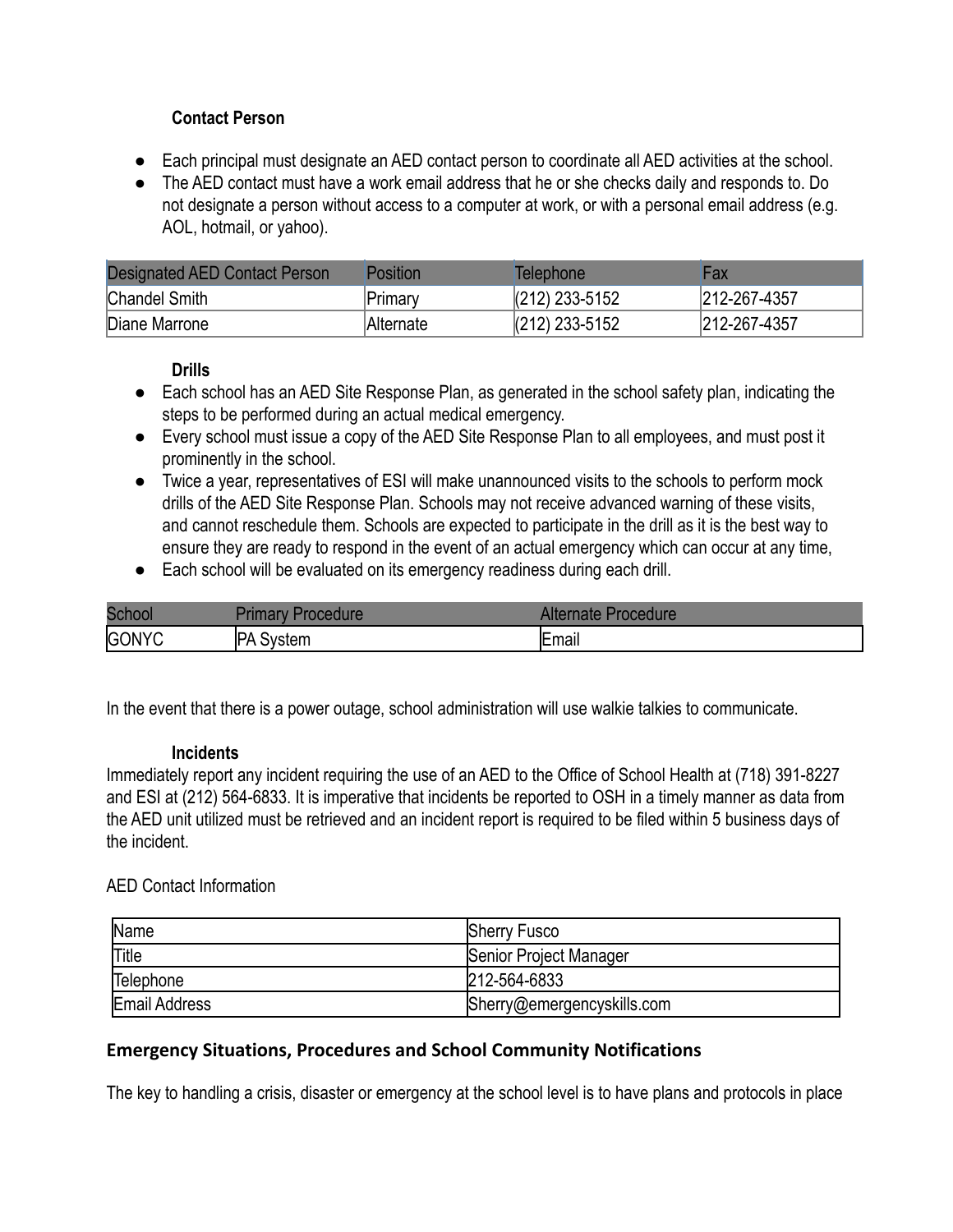that are regularly practiced by administrators, staff and students.

This section outlines protocols intended to guide administrators and staff in maintaining calm and order during an emergency. The identified examples reflect the types of events that can or may occur in schools. This list is not intended to be exhaustive.

#### <span id="page-23-0"></span>**Notifications to the School Community**

After a serious incident has occurred (especially any time a General Response Protocol action has been taken), school officials may need to consider notifying families of what occurred. Notifications must be approved by your legal counsel and executive director before sending to families.

#### <span id="page-23-1"></span>**911 Protocols**

#### **Can 911 be dialed from any phone in the building(s) included on this plan? No Dialing prefix: N/A**

#### <span id="page-23-2"></span>**Shooting (Outside of the School)**

Schools may decide to, or be directed to Shelter-In or conduct an Evacuation. They must be prepared for both scenarios.

- 1. NOTIFY Principal/designee, Borough Safety Director and the School Security Guard or Supervisor.
- 2. Follow the GRP protocol for Shelter-In, as outlined in the previous section.
- 3. CONTACT:
	- a. 911 Be prepared to provide:
		- i. Your NAME and TELEPHONE NUMBER
		- ii. ADDRESS of the school/facility
		- iii. DESCRIPTION of the situation (including number of people involved) and location
		- iv. DESCRIPTION of the shooter / hostage taker
		- v. TYPE of weapon, if any
		- vi. ENTRANCE for first responders to use, if possible
	- b. Emergency Information Center / Communications Control Center, 718-935-3210
	- c. BRT Leader (who should activate the BRT)
- 4. Decisions to Shelter-In should be made by Principals/BRT Leader in consultation with SSD. Note: in some cases the Shelter-In may require the assigned BRT members to report to their assigned exit doors. The Incident Assessor should report to all posts and ensure that BRT members have the required equipment.
- 5. Floor Wardens should be deployed to each floor to assist in the Shelter-In, and assist in assessing conditions throughout the building to determine if an internal relocation of some classes is required.
- 6. If determined in conjunction with first responders, Evacuate the premises following routes outlined in the appropriate section of this plan.

If the building cannot be re-entered, evacuated students and staff with attendance information are to be sent to the Evacuation Location as identified in the appropriate section of this plan.

Office of Pupil Transportation must be notified for those children who take the bus home.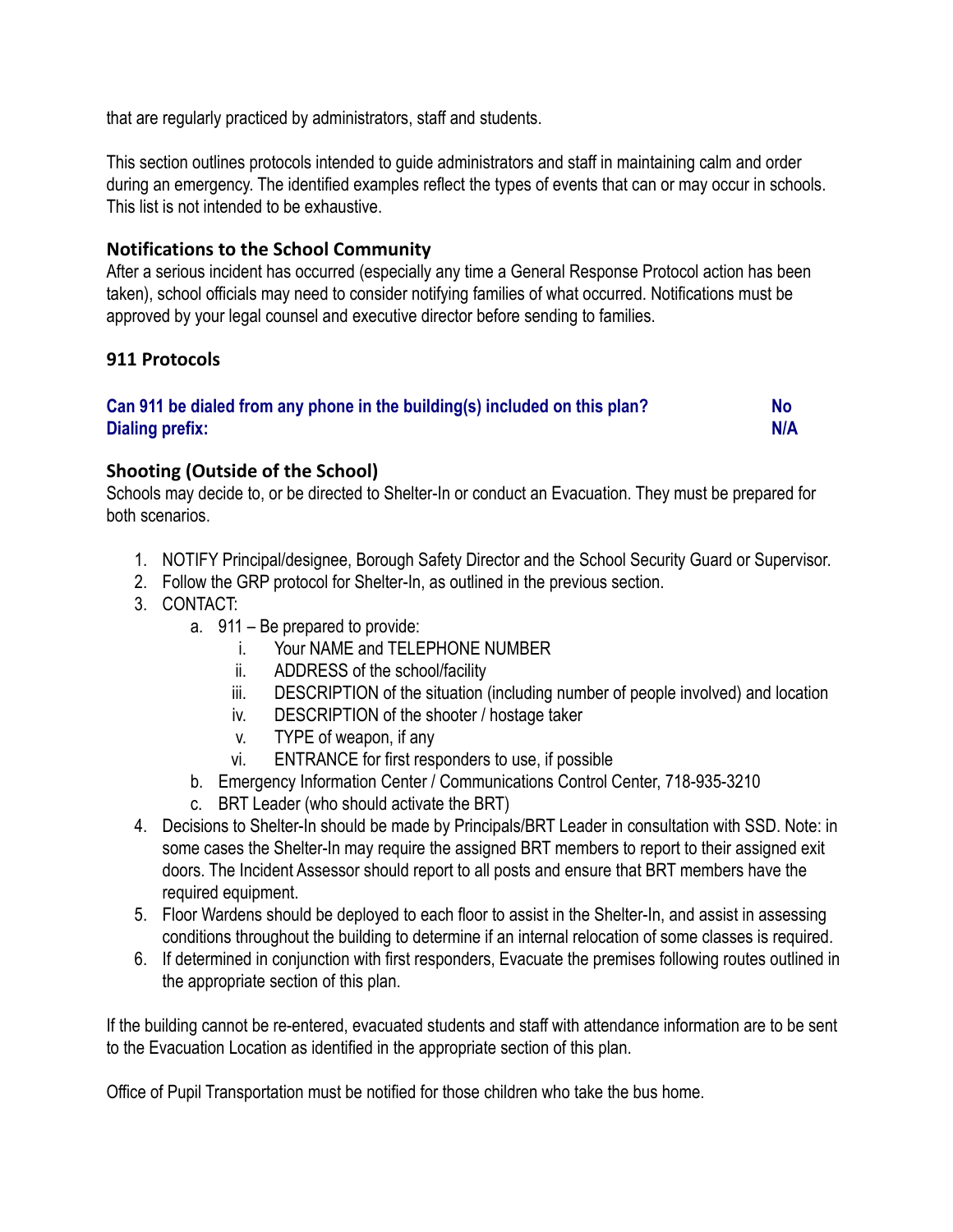The BRT Leader should work with first responders to identify the location, number and extent of injured persons. If the victim is part of the school community (staff or student), retrieve the victims' information with home contact numbers and make notifications as necessary.

Principal will provide respective Supervisors and arriving agencies with vital information.

For those children who are picked up from school, the parents/guardians need to be advised of the situation and staff should remain at the evacuated school to direct the parents/guardians to the Evacuation Location for pickup.

#### <span id="page-24-0"></span>**Bomb Threat**

Please note: Schools may decide to, or be directed to Evacuate or conduct a Soft Lockdown. They must be prepared for both scenarios.

#### **IF YOU OBSERVE A SUSPICIOUS PACKAGE, DO NOT TOUCH IT. ALL BOMB THREATS**

#### **All communications by LAND LINE or IN PERSON ONLY (No radio or cell phone transmissions).**

- CALL 911 and EIC, (718) 935-3210.
- Provide the following information: Your NAME and TELEPHONE NUMBER, ADDRESS of the school/facility, DESCRIPTION of the threat, and LOCATION of bomb inside the building (if known).
- Follow instructions provided by 911 operator.
- TURN off all RADIOS, WIRELESS DEVICES, CELL PHONES, BLACKBERRIES, etc. Such devices MAY cause a bomb to detonate.

#### **BOMB THREAT BY PHONE**

- CHECK caller ID to see if there is a number and note down.
- KEEP the caller ON THE LINE as long as possible (Do not hang up on the caller).
- LISTEN CAREFULLY, be polite and SHOW INTEREST.
- Try to KEEP the caller talking so that you can gather more information.
- ASK the following questions:
	- $\circ$  WHEN is the bomb going to explode?
	- WHERE is the bomb right now?
	- WHAT does the bomb LOOK like?
	- $\circ$  What KIND of bomb is it?
	- WHERE are you CALLING FROM?
	- WHY did you place the bomb?
- STAY ATTENTIVE to the following:
	- BACKGROUND sounds and other identifying information on caller's location
	- Voice Characteristics & Speech Patterns
- Try to WRITE DOWN or record the conversation. (Use BOMB THREAT CHECKLIST on the next page.)
- Write down the exact TIME the call was received and the LENGTH of the call.
- Dial \*69 (return call) or \*57 (caller ID).

#### **BOMB THREAT BY LETTER, E-MAIL, VOICEMAIL, FAX, GRAFFITI**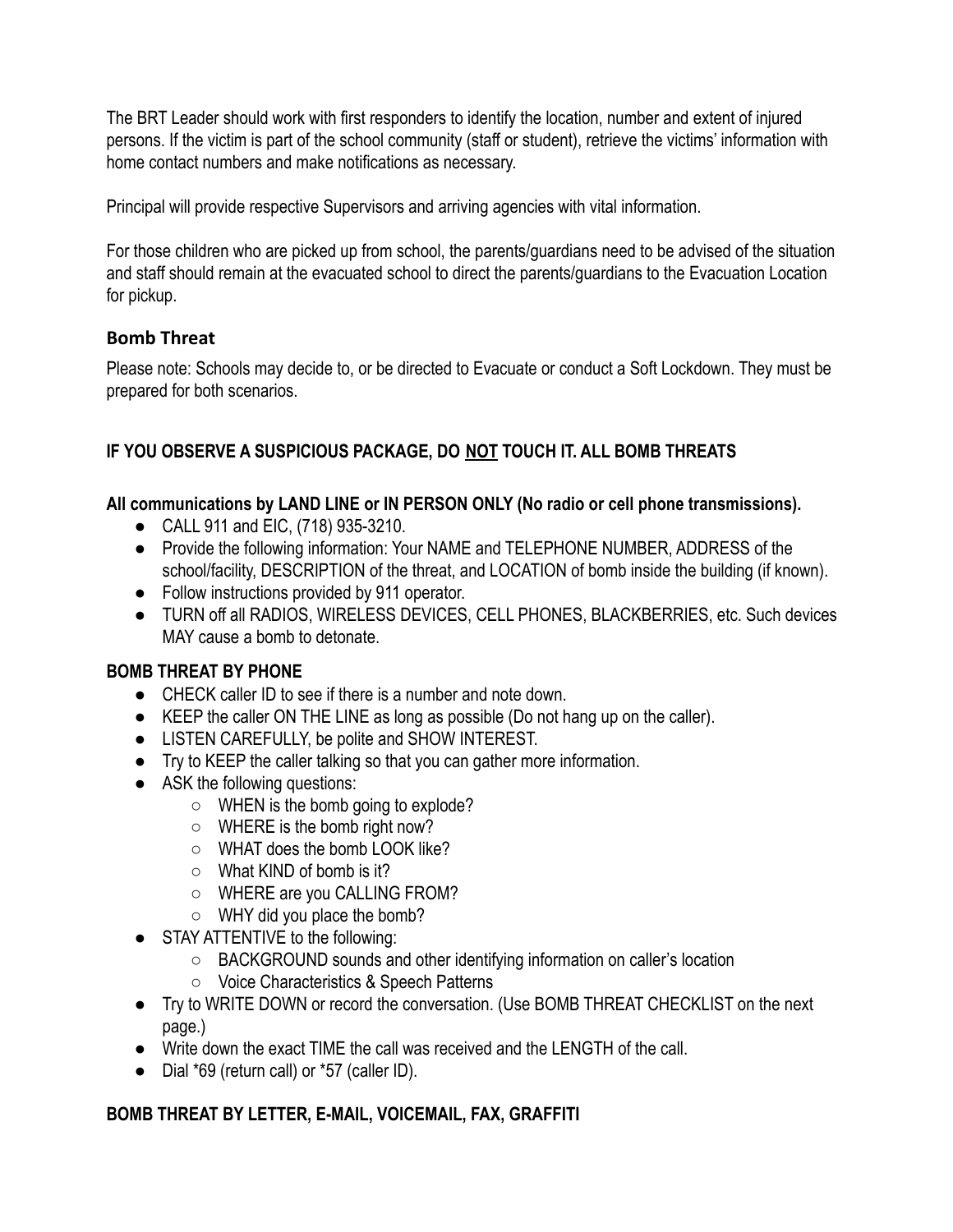- PRESERVE threat evidence; do NOT delete or erase.
- Do NOT handle the item and isolate if possible.
- MAINTAIN crime scene. Do not clean anything around the area.

#### **NOTIFY**

- IN PERSON or on a LANDLINE ONLY, notify Principal or BRT Leader and School Security Guard or Supervisor, and EIC (No radio or cell phone transmissions). ALERT them to the situation and the phone call that was made to 911, and PROVIDE a description of the threat.
- If evacuation is necessary follow GRP Protocols for evacuation and the procedures as shown in [Section 7, Emergency Assignments, Egresses, and Relocation Sites], and assist as necessary.
- In cases where a reported/suspected explosive device is found, the ranking NYPD member at the scene is in command. S/he will consult with ranking Fire Officers and other City Officials, if present, to determine if further evacuation is required or if emergency action taken should be expanded or curtailed.
- If evacuation is not necessary, initiate the procedures for a Soft Lockdown and assist first responders with a search of the building, if requested. No one is to re-enter the building/affected area without authorization from the appropriate agency.
- If building cannot be re-entered, the Transportation Operator must be notified for those children who take the bus home. For those children who are picked up from school, parents/guardians need to be called and advised of the situation; staff should remain at the evacuated school to direct the parents/guardians to the Evacuation Location for pickup.

#### **FOLLOW UP**

- VERIFY that the Principal notified the EIC.
- OBTAIN written statements from all witnesses and deliver to Principal only if approval is given by NYPD Incident Commander.
- <span id="page-25-0"></span>● ENSURE that the Bomb Threat Checklist from SSP is filled out.

#### **Fire/Evacuation Emergency**

#### **CONTACT**

- 911
- Principal (notifies the Borough Safety Director)
- Emergency Information Center, (718) 935-3210
- BRT Leader (activates the Building Response Team)

#### **PULL FIRE ALARM**

- Assess
- Stay AWARE and ALERT.

#### **NOTIFY**

● NOTIFY Principal or BRT Leader of the LOCATION and EXTENT of the emergency situation.

#### **ACTIONS TO TAKE**

- ASSESS safety of egress routes.
- If primary egress contains smoke, do not use it.
- Feel the door with the back of hand and if hot, do NOT open.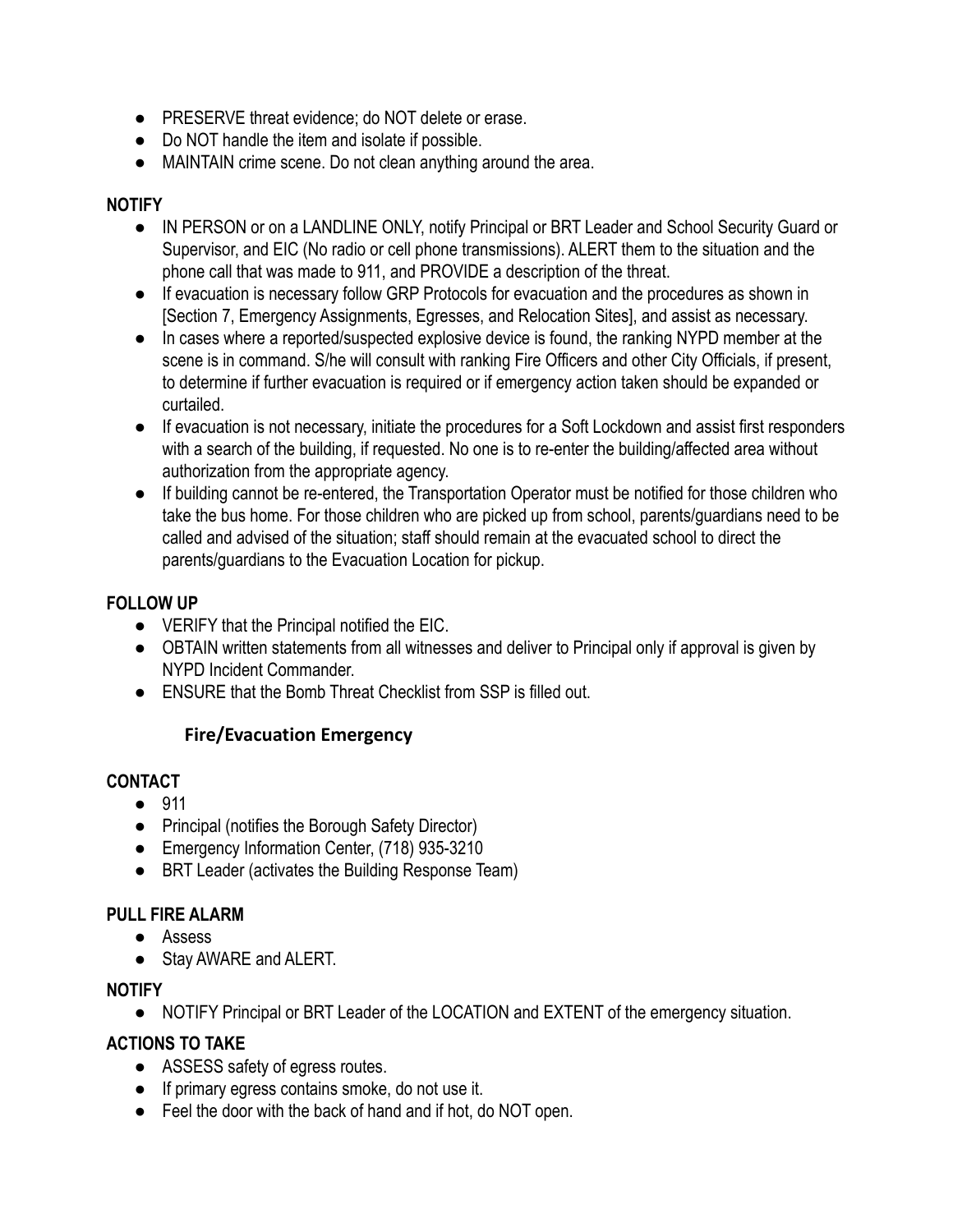- Follow GRP for Evacuation and the procedures as defined in [Section 7, Emergency Assignments, Egresses, and Relocation Sites]. An alarm must be sounded and all students and staff must be evacuated when an emergency arises or is suspected. The decision must be made immediately; investigation of the emergency should be made after everyone has safely left the building.
- Close fire doors and other doors to contain fire.
- Direct people to evacuate away from fire and smoke.
- The Principal or BRT Leader should assign a BRT member to join a custodial staff member to direct first responders to the scene.
- Prepare for EARLY DISMISSAL or TRANSPORTATION OF STUDENTS, if necessary. The decision to evacuate will be made only by the Principal/BRT Leader in consultation with NYPD SSD. No one is to re-enter the building without authorization from the appropriate agency.
- If the building cannot be re-entered, evacuated students and staff with attendance information are to be sent to the Evacuation Location as identified in [Section 7, Emergency Assignments, Egresses, and Relocation Sites]. In addition, the Office of Pupil Transportation must be notified for those children who take the bus home. For those children who are picked up from school, the parents/guardians need to be called and advised of the situation and staff should remain at the evacuated school to direct the parents/guardians to the Evacuation Location for pickup.

#### **FOLLOW-UP**

- CONFIRM that the Principal has updated the Emergency Information Center.
- When fire is extinguished, recharge all used fire extinguishers immediately.

#### <span id="page-26-0"></span>**Fire Safety & Fire/Evacuation Drills**

All school staff should receive an annual orientation session concerning fire safety at the beginning of each year. By the end of this session, participants should:

- Know appropriate methods of transmitting an alarm, including telephones, fire alarm boxes in the school building, and street fire alarm boxes. (Pull-lever stations for the interior alarms are at various locations in the school building, generally near stairs or exits; these interior alarms do not transmit a signal to the Fire Department.);
- Know the location and proper use of fire alarm signal boxes, fire extinguishers, and other fire-fighting apparatus;
- Understand regulations regarding flammable materials, stage settings, decorations, electrical equipment, chemical substances in laboratories, and other potential fire hazards; and,
- Know fire exit drills and evacuation plans.

#### **Fire/Evacuation Drills**

<span id="page-26-1"></span>Frequent unannounced drills, implemented with proper leadership and discipline, help ensure safe evacuation in an actual emergency. Drills should be planned in advance, and fire safety/evacuation information should be posted conspicuously throughout the building.

- 1. Purpose
	- a. The purpose of fire/evacuation drills is to instruct and train students and staff in emergency evacuation procedures so that they might leave the school building in the shortest time possible and without panic in the event of an actual emergency. On hearing the fire signal (three gongs, four times), pupils (under the leadership of teachers and other school staff) must go to the street without delay.
- 2. Frequency and Monitoring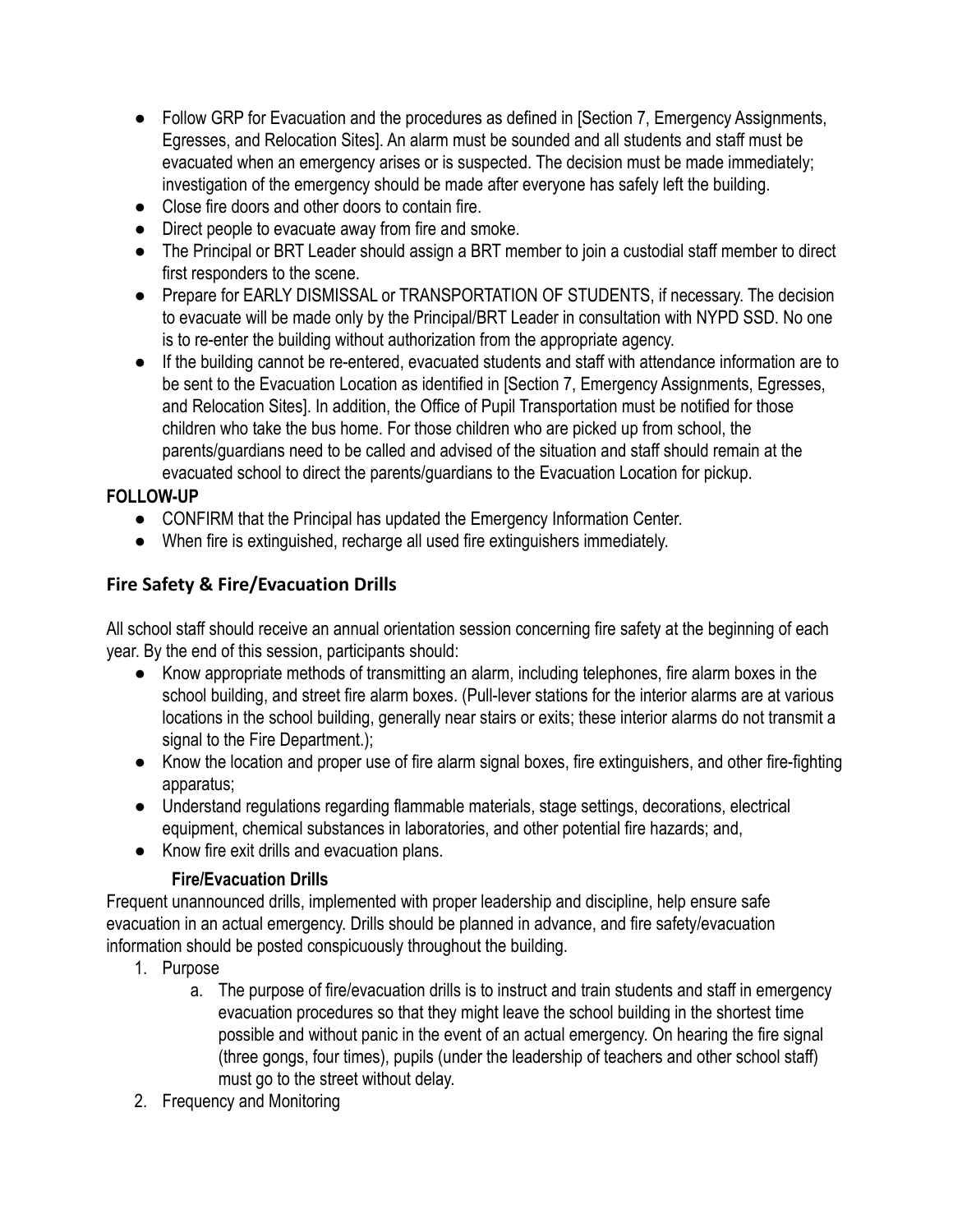- a. AS REQUIRED BY STATE LAW, THE PRINCIPAL SHALL HOLD EMERGENCY DRILLS NO LESS THAN TWELVE TIMES IN EACH SCHOOL YEAR, EIGHT OF WHICH SHALL BE HELD PRIOR TO DECEMBER 31. OF THE REQUIRED TWELVE EMERGENCY DRILLS THAT MUST BE CONDUCTED, FOUR DRILLS MUST BE LOCKDOWN DRILLS AND THE REMAINING EIGHT MUST BE EVACUATION DRILLS. Neglect by a Principal, or other person in charge, to comply with the above requirements is a misdemeanor punishable by a fine and/or imprisonment.
- b. In buildings with fire escapes, at least four of the drills shall include the use of such escapes.
- c. In buildings in which summer school is conducted, at least two additional fire/evacuation drills shall be conducted, one of which shall be held the first week of summer school.
- d. A record and evaluation of each fire/evacuation drill shall be maintained.

#### 3. Guidelines

- a. All students and staff in the school must obey fire drill signals and regulations.
- b. Equal emphasis should be placed on evacuating the school in a quick and orderly fashion. No running or horseplay shall be tolerated.
- c. Fire/Evacuation drills shall be conducted under varying circumstances at varying hours and at unannounced times to simulate actual emergency conditions. (For example, one exit should be blocked by closing off the exit area during the fire drill.)
- d. Ringing the fire bell is the usual signal for a drill. However, staff and students should be aware of alternate procedures in case of malfunctioning of the bell system. Alternate signals, such as classroom bells, public address announcements, hand bells or messengers, may be used.
- e. Instructions involving fire/evacuation drills and evacuation paths to be used shall be posted in every classroom, auditorium, and cafeteria.
- f. Details of the school's fire drill/evacuation plan should include the current number of students in holding rooms. Holding rooms are designated areas where physically handicapped students and staff wait for the Fire Department. The Fire Department will provide means of egress, when necessary. The fire drill is not complete until all students are out of the building or in holding rooms. Holding rooms must be left unlocked during occupancy.
- g. Teachers shall bring attendance information with them to ensure the safe evacuation of all students.

#### <span id="page-27-0"></span>**Missing Student Protocol and Responding to Door Alarms**

In order to ensure a safe learning environment, it is important that all staff members are familiar with the **Missing Student Protocol and the Response to Door Alarms Document** which provide guidance on the steps that must be taken when a student is reported lost or missing, and when a door alarm is activated Both documents describe when it is appropriate to activate these protocols. In addition, the elementary school staff should be familiar with the protocol that must be followed when an elementary school student is observed leaving the school building or school grounds without authorization.

#### <span id="page-27-1"></span>**Using the Missing Student Protocol**

This protocol must immediately be followed when a student has been reported missing, the student's whereabouts cannot be confirmed, and there is concern for the student's safety or well-being. Schools must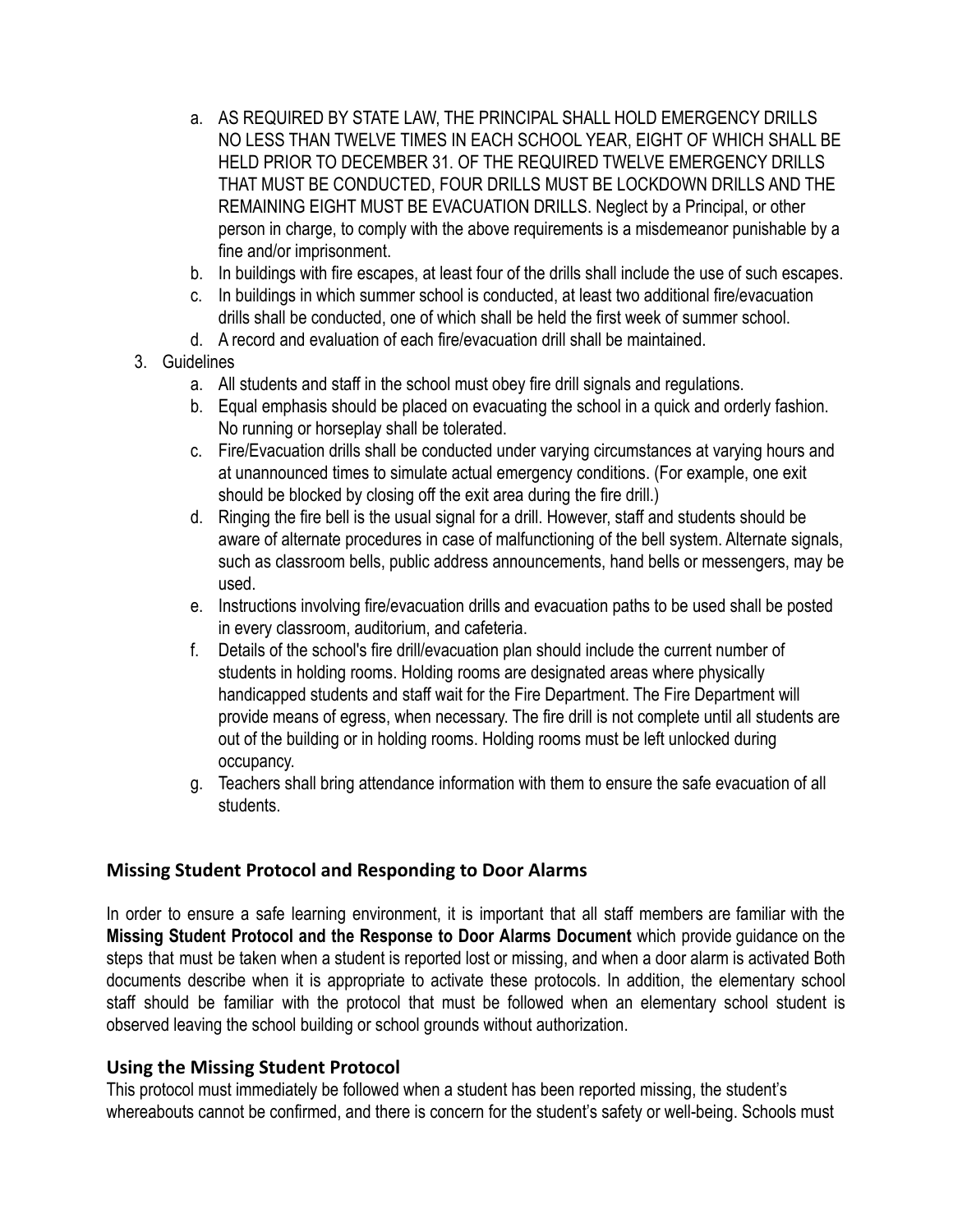be prepared to initiate a soft-lockdown AND assign staff to secure the exit doors in an effort to prevent the student from leaving the building.

The Missing Student Protocol is not always an appropriate response and therefore should not be activated for every situation where a child leaves class or a school building without authorization (i.e. cutting), as the DOE has existing procedures to address these situations. Regardless of whether the protocol is activated, parents must be informed whenever a student leaves a school building without authorization.

In determining whether to activate the protocol, the following shall apply:

The protocol must be activated if the whereabouts of the following students cannot be immediately confirmed:

- All students in Grades K-8
- Any student who has a known physical or emotional condition, or a cognitive disability which interferes with his or her ability to travel independently and interact with the community

In all other situations, schools must consider a number of relevant factors in determining whether the situation requires the activation of the protocol, including:

- Whether the student has a prior history of leaving the building
- Whether the student is dealing with a crisis/trauma or is otherwise vulnerable
- Whether the student's parent has informed the school of a prior commitment or appointment that requires the student to leave early
- Whether the age and/or maturity of the student is a cause for concern regarding the student's well-being.

### **THE FOLLOWING STEPS MUST BE TAKEN IF IT IS DETERMINED THAT THE MISSING STUDENT PROTOCOL SHOULD BE ACTIVATED**

**If it is confirmed that the student has exited the building:**

Immediately call 911 (including transit police), and notify the Principal/Designee, Emergency Information Center (EIC), and the Borough Safety Director (BSD). Provide a clear description of the student, to include the information below:

- Height and approximate weight
- Ethnicity
- Complexion and hair color
- Attire and any distinguishing features
- Verbal or non-verbal
- Languages spoken

In addition, it should also be noted where the child was last observed.

Notify the School Security Guard in the building

Immediately monitor the video surveillance system (if applicable) including perimeter cameras.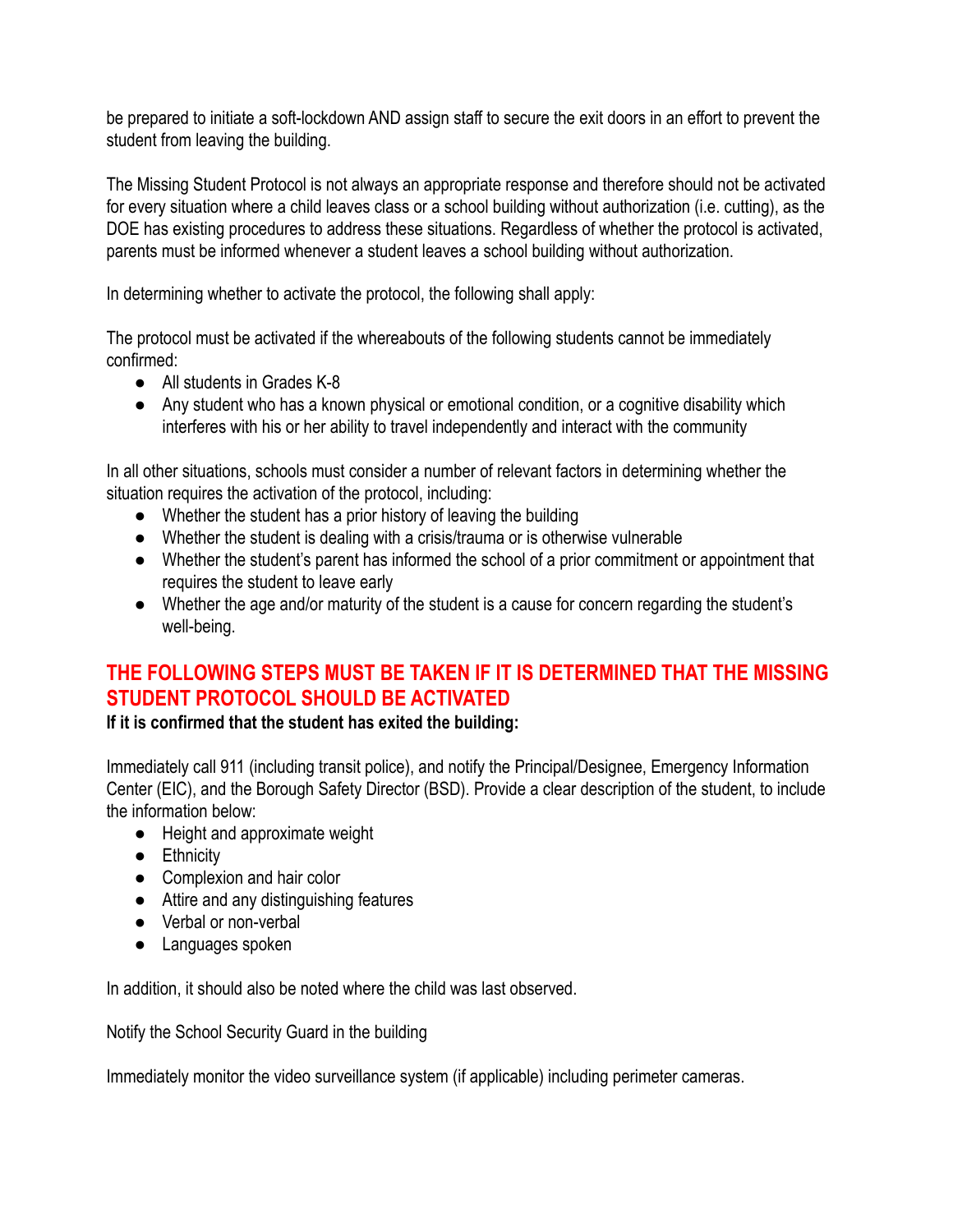Notify the parent.

Review the Student Information System to identify any relatives listed who may live near the school. This information may be relevant in locating the missing student

Activate the Building Response Team (BRT) and open the Command Post and gather all relevant information necessary to work with first responders and law enforcement (description of the student, blue card information, photograph (if available). If applicable, review the student's Individual Education Plan (IEP) to determine what additional supports are required.

When the parent arrives at the school, escort the parent to the Command Post so that the parent may discuss the incident with school officials and law enforcement. Where applicable, have the parent coordinator accompany the parent in order to provide additional support to the family. A representative of the school crisis team should also report to the Command Post to provide support to the family.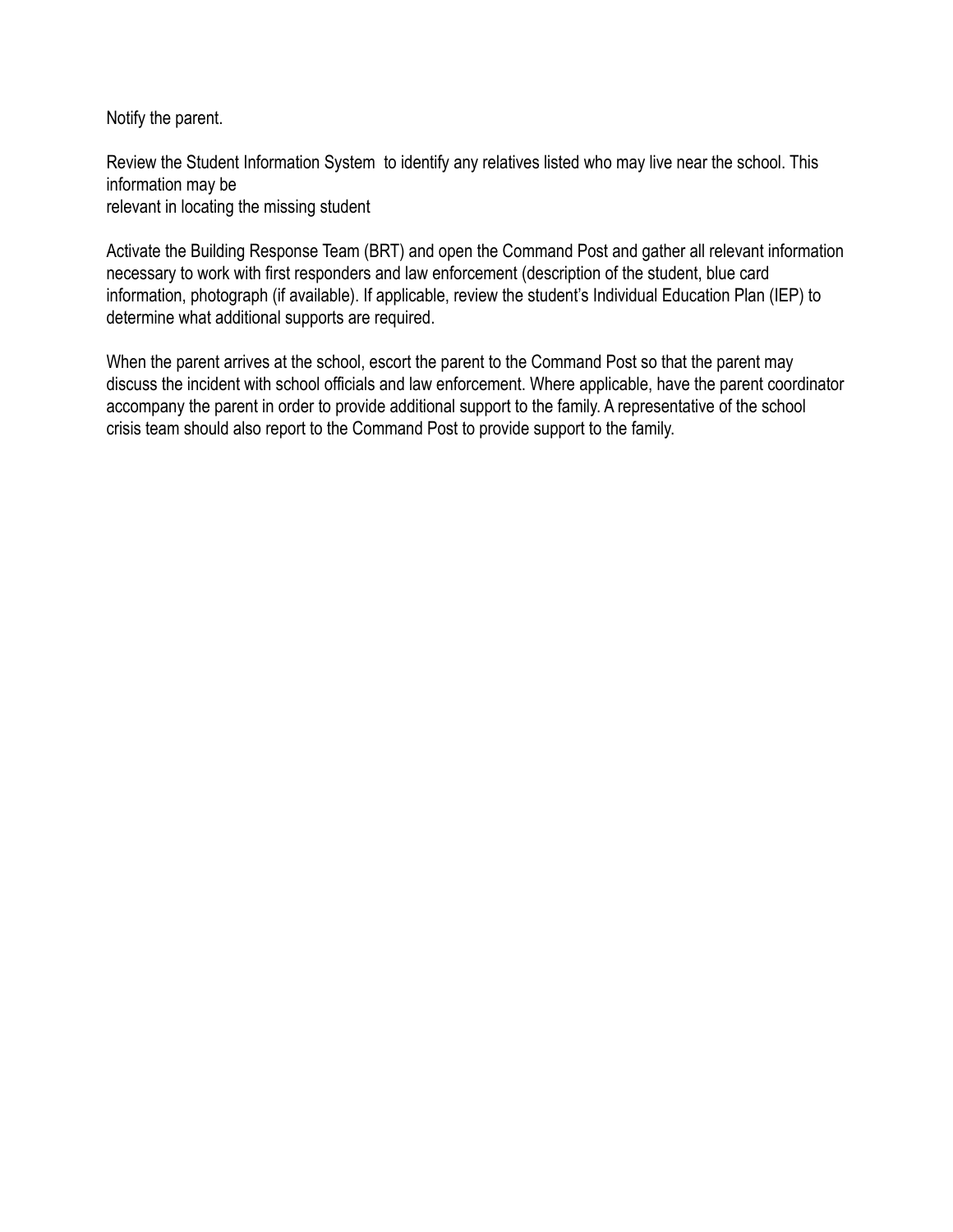#### **If it cannot be confirmed that the student has exited the building:**

Notify the Principal/Designee.

Provide a clear description of the student, including where the child was last observed. Include the information below in the description:

- Height and approximate weight
- Ethnicity
- Complexion and hair color
- Attire and any distinguishing features
- Verbal or non-verbal
- Languages spoken

Activate the BRT, and open the Command Post. Provide all BRT members, Shelter- In staff, and floor searchers, a description of the student, and if available, a photograph of the student. If applicable, review the student's IEP to determine what additional supports are required.

Immediately monitor the video surveillance system (if applicable) including perimeter cameras. Immediately monitor the video surveillance system (if applicable) including perimeter cameras. If the student is observed on the camera system, immediately deploy search staff to the location where the student was observed. This includes areas outside of the school building.

Inside the building, all rooms and offices, including restrooms and access to the basement must be searched.

After an initial sweep of the building, if the student has not been located, immediately call 911 (including transit police), EIC, and the Borough Safety Director.

If available, provide law enforcement with a photograph of the missing student.

Notify the parent of the student and continue searching the building. Review the Student Information System to identify any relatives listed who may live near the school. This information may be relevant in locating the missing student.

When the parent arrives at the school, escort the parent to the Command Post so the parent may discuss the incident with school officials and law enforcement. Where applicable, have the parent coordinator accompany the parent in order to provide additional support to the family. A representative of the school crisis team should also report to the Command Post to provide support to the family.

#### **Follow-up steps for all students:**

<span id="page-30-0"></span>Schools are required to use appropriate guidance and other interventions to respond to all students who leave class or a school building without authorization, regardless of whether the protocol is activated.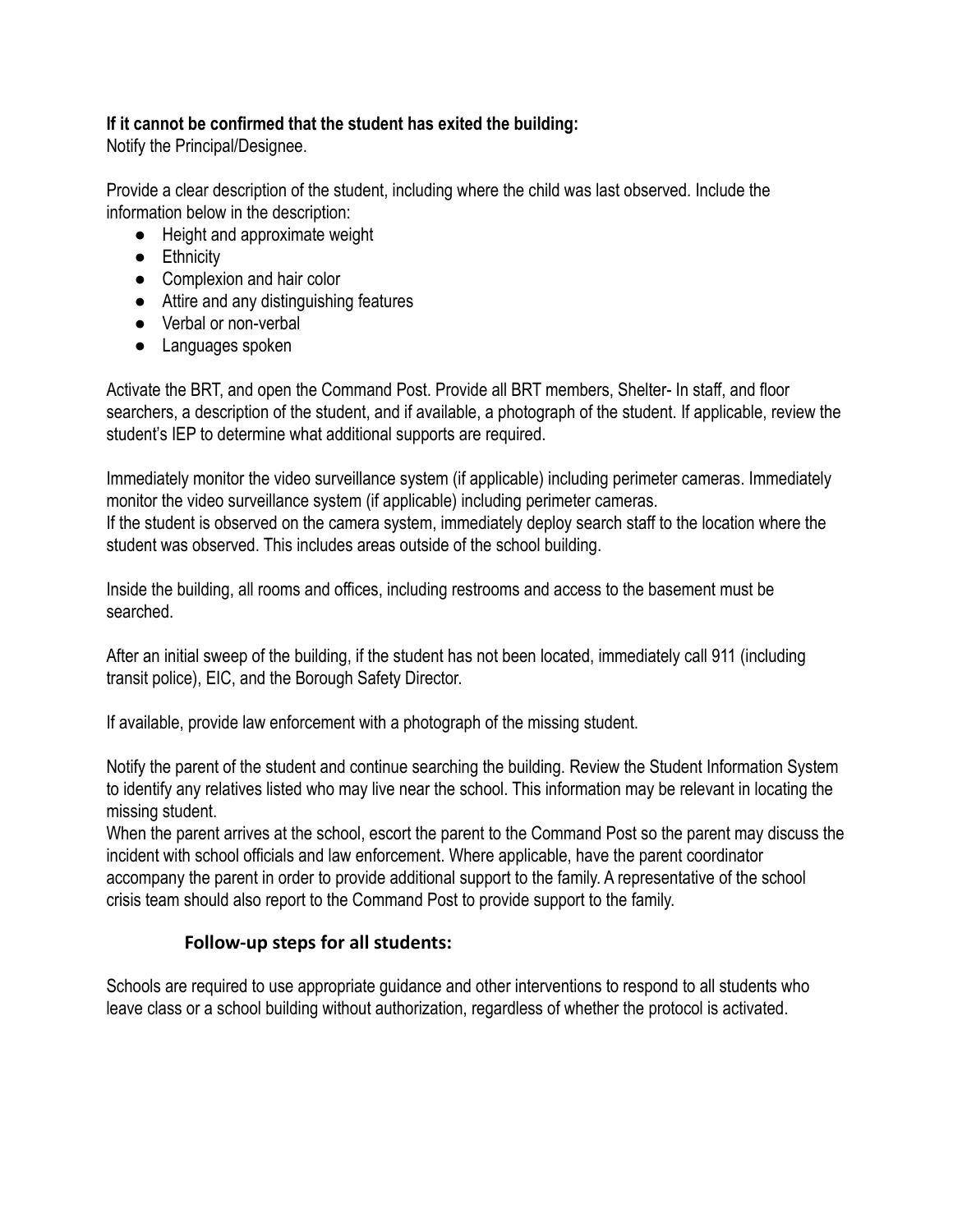<span id="page-31-0"></span>In ALL incidents where a student leaves the building without authorization, schools must review existing building protocols with the student and other students where appropriate to prevent recurrence of similar behavior.

#### **Missing Student Checklist**

| School: _______________________                                                   | Student's Name: _______________                                                                                                                                                                                                |
|-----------------------------------------------------------------------------------|--------------------------------------------------------------------------------------------------------------------------------------------------------------------------------------------------------------------------------|
| Date of Incident: __________________                                              | Time Student Went Missing: _______                                                                                                                                                                                             |
| Student ID (OSIS) #: ________________                                             | Student DOB: \\cdot \\cdot \\cdot \\cdot \\cdot \\cdot \\cdot \\cdot \\cdot \\cdot \\cdot \\cdot \\cdot \\cdot \\cdot \\cdot \\cdot \\cdot \\cdot \\cdot \\cdot \\cdot \\cdot \\cdot \\cdot \\cdot \\cdot \\cdot \\cdot \\cdot |
| Student Ethnicity: __________________                                             | <b>Special Needs Classification (if applicable):</b>                                                                                                                                                                           |
| Does the student use OPT Bus or Public Transportation: _________________________  |                                                                                                                                                                                                                                |
| Description of Student (include clothing and any distinguishing characteristics): |                                                                                                                                                                                                                                |
|                                                                                   |                                                                                                                                                                                                                                |

| <b>YES</b> | N <sub>O</sub> |                                       |  |
|------------|----------------|---------------------------------------|--|
| <b>YES</b> | <b>NO</b>      | If yes, what language?:               |  |
| <b>YES</b> | <b>NO</b>      | If yes, which precinct<br>responded?: |  |
| <b>YES</b> | <b>NO</b>      | If yes, who responded?:               |  |
| <b>YES</b> | <b>NO</b>      | If yes, which agent?:                 |  |
| <b>YES</b> | N <sub>O</sub> |                                       |  |
| <b>YES</b> | N <sub>O</sub> | If yes, time of report?:              |  |
| <b>YES</b> | <b>NO</b>      | If yes, please specify:               |  |
|            |                |                                       |  |

#### <span id="page-31-1"></span>**Reunification Planning Guide**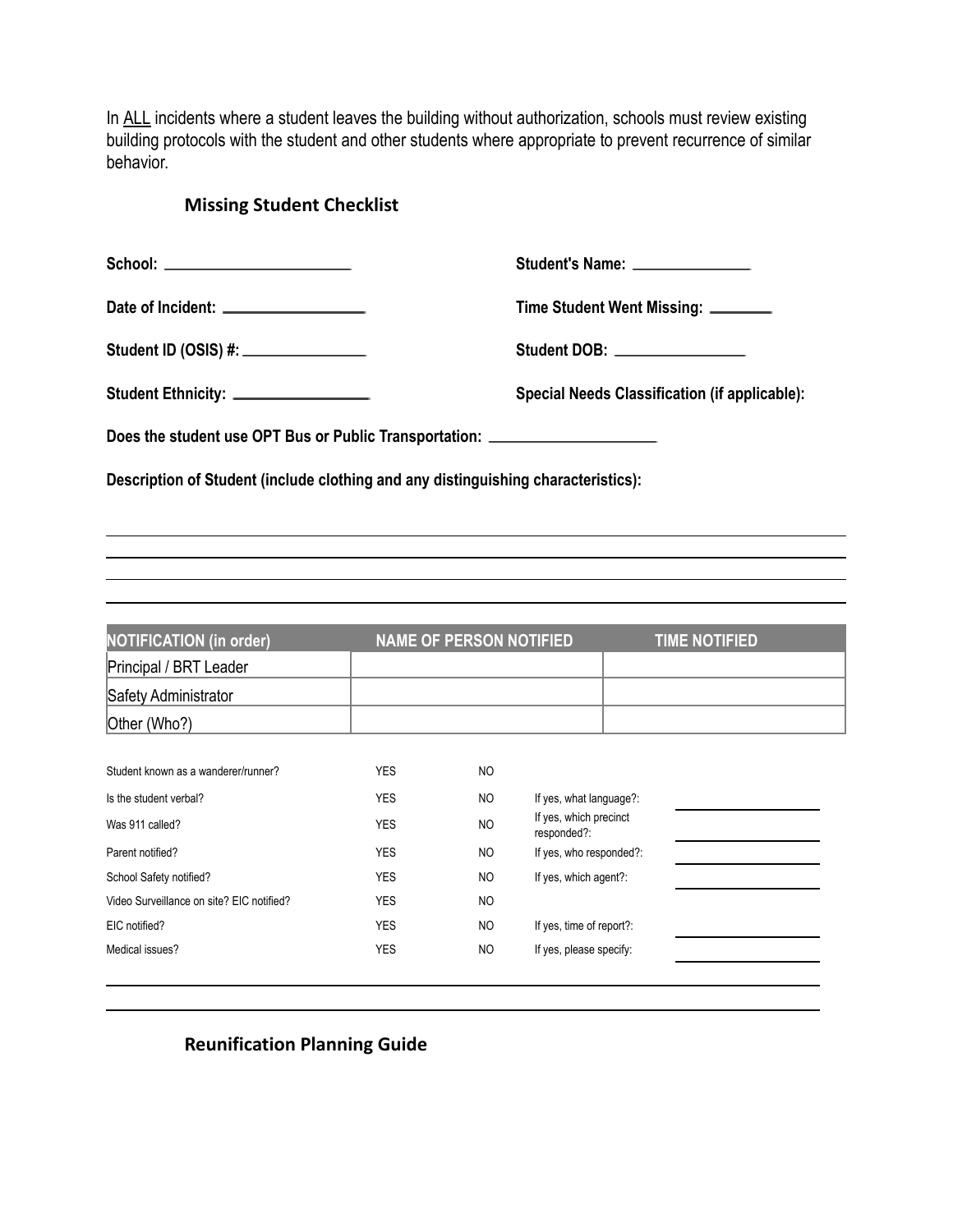There may be times when an emergency will require an evacuation and relocation to another building. When this occurs, dismissal procedures must be conducted in a safe and organized fashion by using procedures to account for all students who have been reunified with their families. Advanced planning, through the use of the Reunification Planning Guide, will result in a successful reunification. Various factors must be considered during a relocation which include the number of people being reunited, the available space at the relocation/reunification site, and the arppropriate security personnel that may be required. During these emergencies, school officials must work with staff and School Security Guards who respond to the relocation site to assist.

Reunification at all relocation sites will require:

- A minimum of four pre-designated rooms/ common spaces, or sections of the school yard (external only);
- A command post (established by the host building prior to the arrival of staff and students from the relocation building);
- Access to the medical office or an established medical station to facilitate basic first-aid if needed.
- Families must be informed in advance that identification will be required during the reunification process.

| 1.                                                                                                                                                                                                                                                                                                                                                                                           | 2.                                                                                                                                                                                                                                                                                                                                                                                                                                                                                         |
|----------------------------------------------------------------------------------------------------------------------------------------------------------------------------------------------------------------------------------------------------------------------------------------------------------------------------------------------------------------------------------------------|--------------------------------------------------------------------------------------------------------------------------------------------------------------------------------------------------------------------------------------------------------------------------------------------------------------------------------------------------------------------------------------------------------------------------------------------------------------------------------------------|
| The Family Staging Area: Required staff (based                                                                                                                                                                                                                                                                                                                                               | The Student Staging Area: Required staff: 1                                                                                                                                                                                                                                                                                                                                                                                                                                                |
| on the size of the room and the number of                                                                                                                                                                                                                                                                                                                                                    | Student Staging Area Coordinator (reporting to                                                                                                                                                                                                                                                                                                                                                                                                                                             |
| parents): 1 Family Staging Area Coordinator                                                                                                                                                                                                                                                                                                                                                  | the Assembly Point Coordinator), all classroom                                                                                                                                                                                                                                                                                                                                                                                                                                             |
| (reporting to the Assembly Point Coordinator), 2-4                                                                                                                                                                                                                                                                                                                                           | teachers, 1-2 School Security Guards, adding                                                                                                                                                                                                                                                                                                                                                                                                                                               |
| staff (to collect information), 1-2 School Security                                                                                                                                                                                                                                                                                                                                          | additional agents as necessary based on the                                                                                                                                                                                                                                                                                                                                                                                                                                                |
| Guards.                                                                                                                                                                                                                                                                                                                                                                                      | number of students in the staging area.                                                                                                                                                                                                                                                                                                                                                                                                                                                    |
| This area must be separated from the student<br>$\bullet$<br>staging area.<br>This area must be supervised by staff and School<br>Security Guards.<br>Families must complete Part 1 of the Student<br>Release Form, prior to being escorted to the<br>Reunion Area.<br>Parents must be escorted to the Reunion Area in small<br>manageable groups (i.e. 1 staff member: 5 family<br>members) | Teachers are required to have their classroom<br>$\bullet$<br>evacuation folder including class rosters, daily<br>attendance, and GRP assembly cards.<br>Students will remain with their class until they are<br>$\bullet$<br>reunited with a family member. Students must be<br>escorted to the Reunion Area, restrooms, and<br>medical areas by school staff.<br>Classroom teachers must remain with their<br>assigned students until a runner arrives to call for<br>specific students. |
|                                                                                                                                                                                                                                                                                                                                                                                              | All students who were absent from school must be<br>reported to the Assembly Point Coordinator upon reaching<br>the Student Staging Area.                                                                                                                                                                                                                                                                                                                                                  |
| The Reunion Area: Required staff: 1 Reunion                                                                                                                                                                                                                                                                                                                                                  | The Counseling & Medical Areas: Required staff:                                                                                                                                                                                                                                                                                                                                                                                                                                            |
| 3.                                                                                                                                                                                                                                                                                                                                                                                           | 4.                                                                                                                                                                                                                                                                                                                                                                                                                                                                                         |
| Area Coordinator (reporting to the Assembly Point                                                                                                                                                                                                                                                                                                                                            | Counseling Area: Members of the school crisis                                                                                                                                                                                                                                                                                                                                                                                                                                              |
| Coordinator), 3-5 staff (to collect information), 4-5                                                                                                                                                                                                                                                                                                                                        | team (number of staff to be determined based on                                                                                                                                                                                                                                                                                                                                                                                                                                            |
| runners, 3-5 School Security Guards.                                                                                                                                                                                                                                                                                                                                                         | need).                                                                                                                                                                                                                                                                                                                                                                                                                                                                                     |
| A family member completes/submits the                                                                                                                                                                                                                                                                                                                                                        | The Counseling Area must be identified upon                                                                                                                                                                                                                                                                                                                                                                                                                                                |
| $\bullet$                                                                                                                                                                                                                                                                                                                                                                                    | $\bullet$                                                                                                                                                                                                                                                                                                                                                                                                                                                                                  |
| Student Release Form with Part 1 completed.                                                                                                                                                                                                                                                                                                                                                  | arrival and used as needed.                                                                                                                                                                                                                                                                                                                                                                                                                                                                |
| Identification is verified by staff to ensure the                                                                                                                                                                                                                                                                                                                                            | Clinical staff (counselors, psychologists, etc.)                                                                                                                                                                                                                                                                                                                                                                                                                                           |
| individual is listed on school records. The                                                                                                                                                                                                                                                                                                                                                  | will work with families and students who may                                                                                                                                                                                                                                                                                                                                                                                                                                               |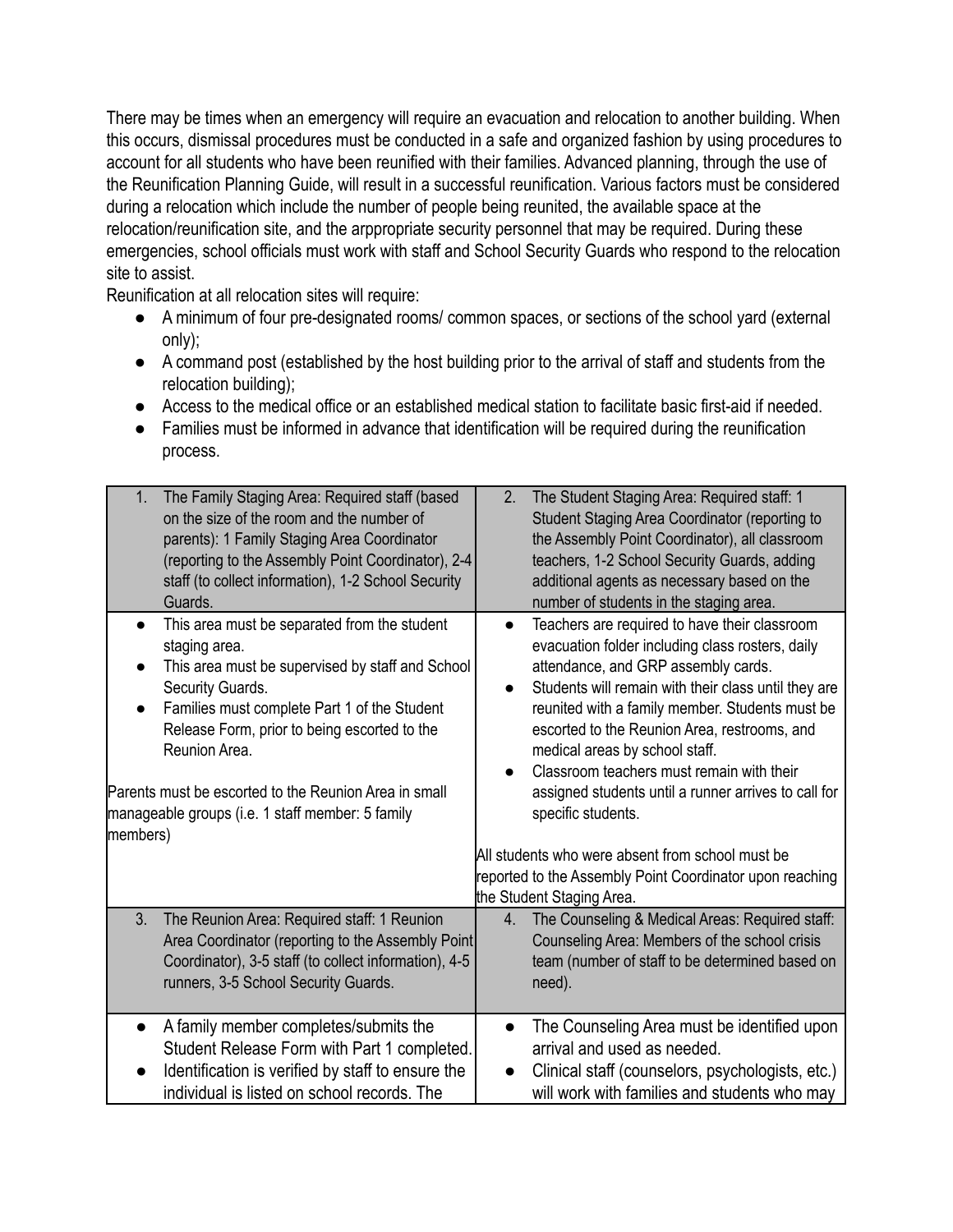| staff member will complete Part 2 of the<br>Student Release Form.<br>• The runner (school staff) is given the Student<br>Release Form. When the student is retrieved,<br>Part 3 of the Student Release Form is<br>completed by the runner.<br>• The student is escorted to be safely reunited<br>with their family, and Part 4 of Student | need additional support before leaving the<br>relocation site.<br>If necessary, the Counseling Area is<br>$\circ$<br>where the family will receive<br>information about their child if the<br>child cannot be released to them.<br>If the CounselingArea is used,<br>$\circ$<br>components of the school Crisis Plan |
|-------------------------------------------------------------------------------------------------------------------------------------------------------------------------------------------------------------------------------------------------------------------------------------------------------------------------------------------|----------------------------------------------------------------------------------------------------------------------------------------------------------------------------------------------------------------------------------------------------------------------------------------------------------------------|
| Release Form completed by staff.                                                                                                                                                                                                                                                                                                          | must be used as appropriate                                                                                                                                                                                                                                                                                          |
| Family members must sign for students in Part 4                                                                                                                                                                                                                                                                                           | The medical area must be located near the                                                                                                                                                                                                                                                                            |
| of Student Release Form to take custody of their<br>child.                                                                                                                                                                                                                                                                                | host-school medical office.                                                                                                                                                                                                                                                                                          |

<span id="page-33-0"></span>

| Area                    | <b>Suggested Space Internal</b><br><b>And External</b>                                                                            | <b>Brief Description of Area</b>                                                                                                                                                                                                                                                                                                   | Internal Area<br><b>Assigned</b> | <b>External Area</b><br>lwhen<br>conducting at<br>the home<br>school |
|-------------------------|-----------------------------------------------------------------------------------------------------------------------------------|------------------------------------------------------------------------------------------------------------------------------------------------------------------------------------------------------------------------------------------------------------------------------------------------------------------------------------|----------------------------------|----------------------------------------------------------------------|
| <b>Command</b><br>Post  | IInternal location: Main Office<br>External location: listed in the<br>School Safety Plan.                                        | Location where critical<br>information is shared among<br>the Principals, Building<br>Response Team Leaders (of<br>all schools/buildings involved),<br>land all DOE and First<br>Responders who are at the<br>scene. Refer to Command<br>Post Card located on the<br>Principals Portal to properly<br>lestablish the Command Post. |                                  |                                                                      |
| Student<br>Staging Area | Internal: Gymnasium or<br>lCafeteria<br>External: corner of a<br>schoolyard away from the<br>reunion and parent staging<br>larea. | Area where students will be<br>brought to await reunification.<br>lStudents must remain with<br>their assigned class and<br>teacher so that accurate<br>lattendance can be taken.<br>Students must remain<br>engaged in appropriate<br>activities during the staging<br>process.                                                   |                                  |                                                                      |
| lArea                   | Family Staging Internal: Classroom<br>External: Opposite corner of                                                                | Area where families are<br>directed to report to upon<br>arrival at the relocation site.                                                                                                                                                                                                                                           |                                  |                                                                      |

## **Reunification Planning Guide**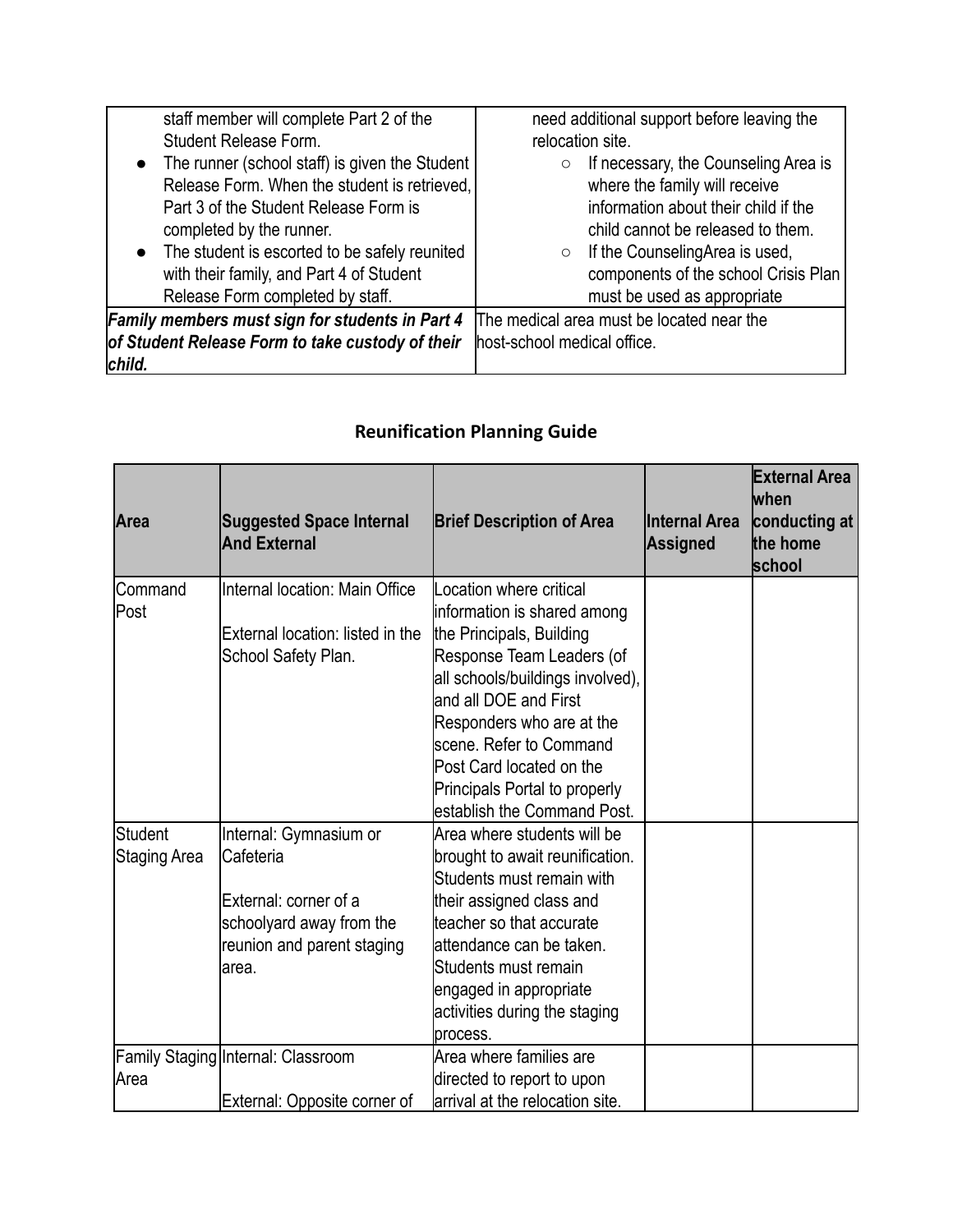|                               | the school yard.                                                                                                                                                                       | Staff must provide instructions<br>regarding the reunification<br>process and distribute the<br><b>Student Release Form.</b>                                                                                                                                                                                                                                                                                                                                                                                             |  |
|-------------------------------|----------------------------------------------------------------------------------------------------------------------------------------------------------------------------------------|--------------------------------------------------------------------------------------------------------------------------------------------------------------------------------------------------------------------------------------------------------------------------------------------------------------------------------------------------------------------------------------------------------------------------------------------------------------------------------------------------------------------------|--|
| <b>IReunion Area</b>          | Internal: Room or office close<br>to exit doors being used for<br>egress after reunification.<br>External: Well secured<br>separate section of the school<br>yard.                     | The area where families will<br>take custody of their child.                                                                                                                                                                                                                                                                                                                                                                                                                                                             |  |
| Counseling &<br>Medical Areas | is not located near the family<br>or student staging area or the<br>reunion area.<br>External: A well secured,<br>separate corner that is not<br>near the staging or reunion<br>larea. | Internal: Classroom, Office that Private area where families will<br>be taken if they need<br>additional time to speak/meet<br>with counseling staff, or if<br>reunification with their child<br>may be delayed for any<br>specific reason. This room is<br>staffed with members of the<br>lcrisis/clinical team.<br>The medical area is a private<br>area where medical assistance<br>is provided including the<br>administering of medicine to<br>students requiring regular<br>treatment for existing<br>lconditions. |  |

## **Student Release Form**

### Use One Form For Each Child

<span id="page-34-0"></span>

| PART <sub>1</sub><br>Area                  |                                                                                                                                                                                                                                     |  |
|--------------------------------------------|-------------------------------------------------------------------------------------------------------------------------------------------------------------------------------------------------------------------------------------|--|
|                                            |                                                                                                                                                                                                                                     |  |
|                                            | Relationship to student <b>Example 2006</b> Security 1986 Security 1986 Security 1986 Security 1986 Security 1986 Security 1986 Security 1986 Security 1986 Security 1986 Security 1986 Security 1986 Security 1986 Security 1986 S |  |
| PART <sub>2</sub><br>Completed by staff at |                                                                                                                                                                                                                                     |  |
| <b>The Reunion Area</b>                    | Is the person picking-up the student listed on Emergency Blue Card? (circle one) Yes<br>No                                                                                                                                          |  |
|                                            | If no, list the name of the administrator who has authorized release                                                                                                                                                                |  |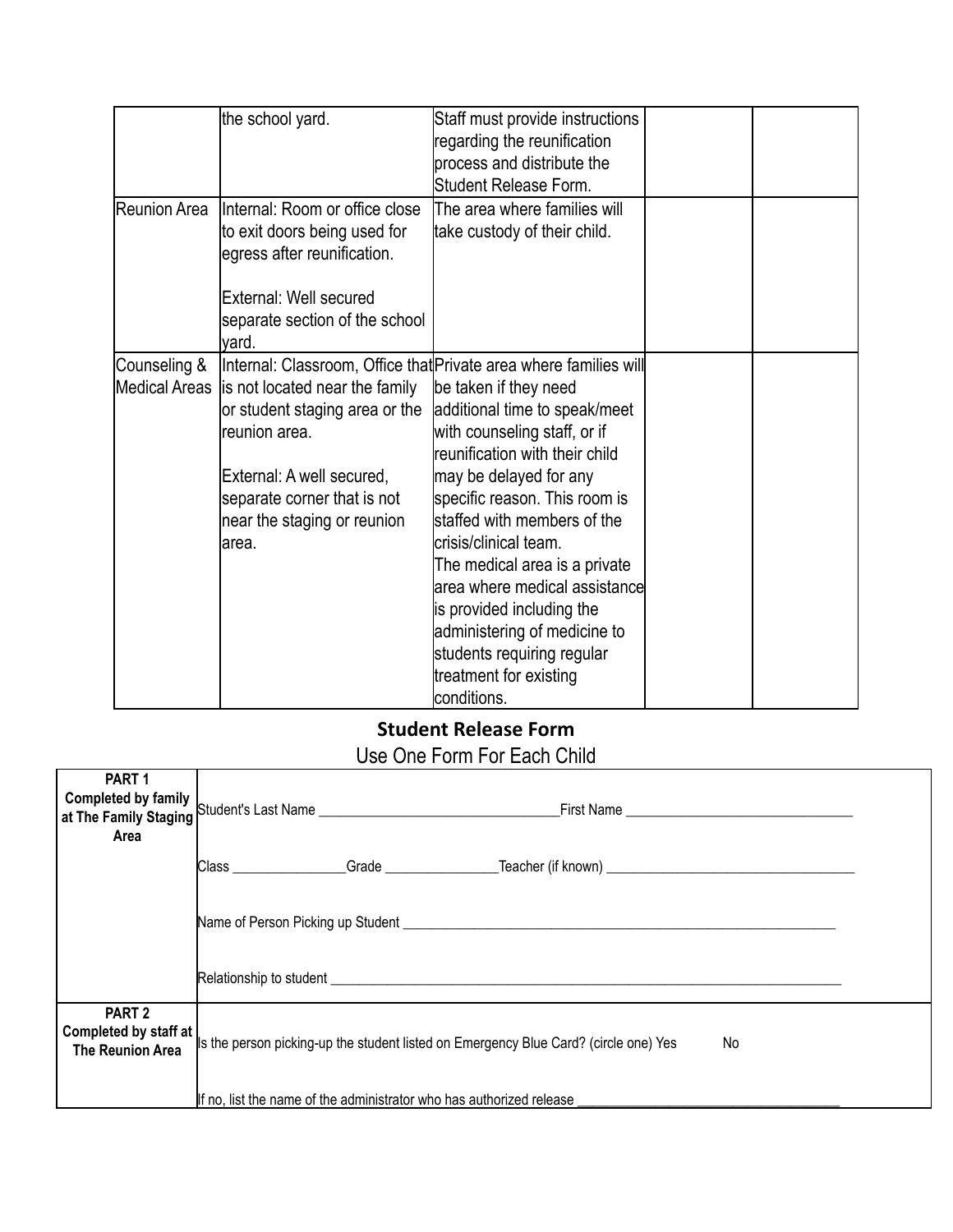|                                                              | Name of staff who verified the identification of the person picking-up the child<br>School Staff Member's Signature League and Contract Contract Contract Contract Contract Contract Contract Contract Contract Contract Contract Contract Contract Contract Contract Contract Contract Contract Contract Contract |  |  |
|--------------------------------------------------------------|--------------------------------------------------------------------------------------------------------------------------------------------------------------------------------------------------------------------------------------------------------------------------------------------------------------------|--|--|
| PART <sub>3</sub><br>Completed by the<br><b>Staging Area</b> | runner at The Student Student Status (check appropriate status)<br>Sent with Runner <b>Subsett Frame</b> Absent from School <b>Sent and School</b> In Medical Room<br>Other Notes:                                                                                                                                 |  |  |